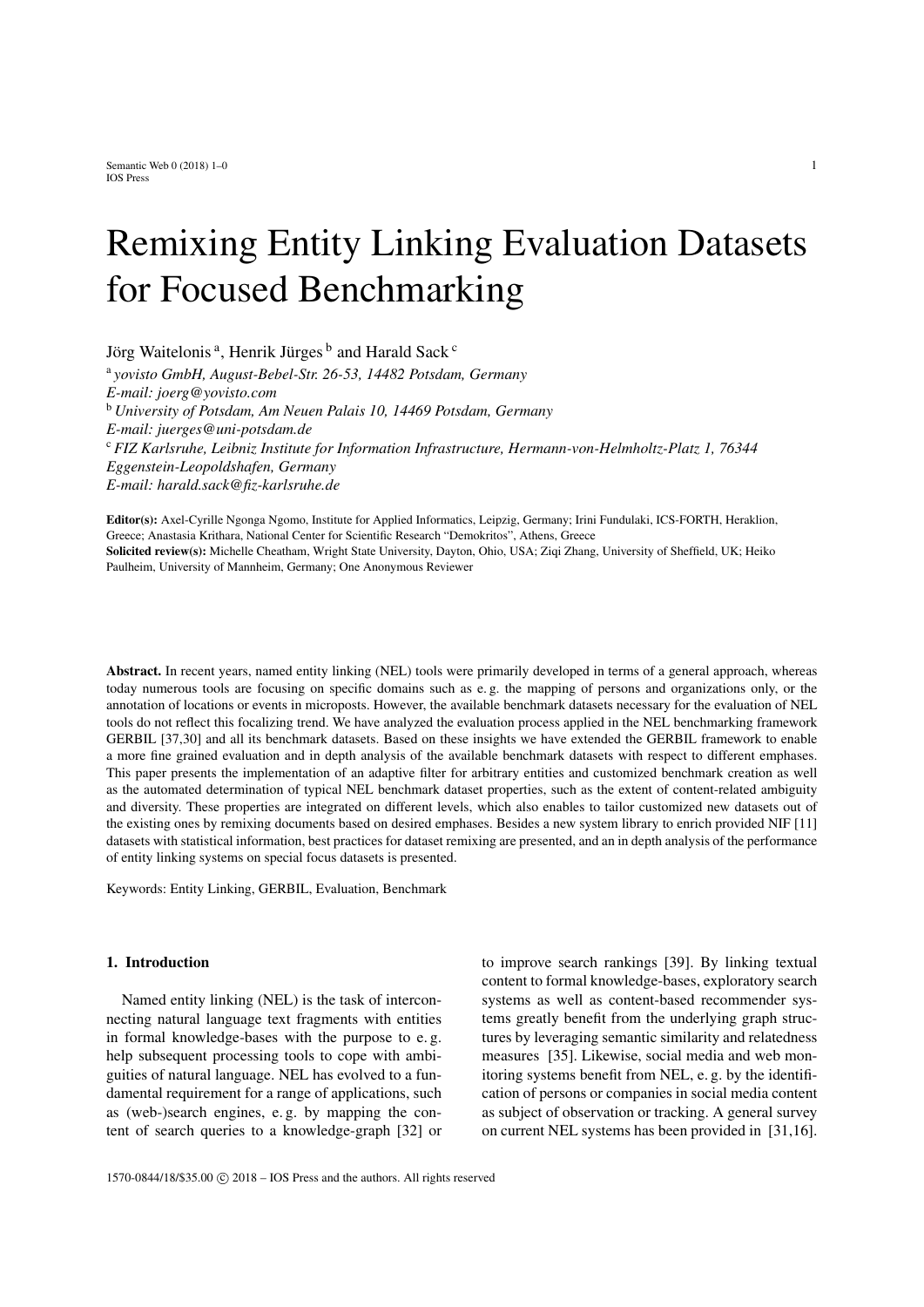While the number of application scenarios for NEL is on the increase, likewise the number of different NEL approaches is evolving ranging from simple string matching techniques to complex optimization based on machine learning [26]. Most NEL approaches make use of a general solution strategy, however there is an uprising trend for specialized solutions. In [43] the authors demonstrate an approach focused on medical literature while [8] examine heritage texts with NEL. Other approaches are focused on specific entity types, such as e.g. [7], which is applied to the domain of art. Another interesting solution is [1], which can be utilized to build domain specific NEL tools. The approach of [41] extracts semantic information from mixed media types like scientific videos. This ongoing fragmentation of types of tasks aggravates the application of generic benchmarking frameworks for NEL optimization and comparison such as GERBIL [37,30] or NERD [28,27].

With GERBIL, a NEL tool optimized for the detection of person names only might be rather difficult to compare to other NEL tools of a more general focus or specialized for another topic. However, the benchmark datasets provided with GERBIL are annotated with all types of entities including organizations, events, etc. Therefore, by using these general typed benchmarks the overall achieved results with GER-BIL might only be hard to compare since the assumed person-only NEL system would wrongly be punished with false negatives caused by non-person annotations contained in the benchmarks. The only valid way to achieve an objective evaluation would be to manually filter a dataset to only contain persons and upload it to GERBIL for the desired experiment. However, these experiments are not reproducible, because it is neither clear or standardized, how the applied filtering was carried out, nor is the newly created filtered dataset always publicly available for further experiments. Moreover, it is not desirable to manage a plethora of different versions of filtered datasets. As of now, GER-BIL deploys 19 annotation systems and more than 20 datasets, whereas these numbers are subject to constant change. For a detailed overview on the systems and datasets provided by GERBIL we refer to the official version<sup>1</sup>. Besides the already described problem, there are also more challenges faced by the GERBIL framework considering the recent development of new NEL approaches. For instance, it is highly desirable to be able to quantify the 'difficulty' of NEL problems presented in the different evaluation datasets, as e.g. the average degree of ambiguity, the completeness of annotations, etc.

A first attempt to cope with this problem was made in [12] by manually compiling the Kore $50<sup>2</sup>$  corpus with the goal to capture hard to disambiguate mentions of entities. Another problem arises with the quality of annotations as described in [15] and [38] including e. g. annotation redundancy, inter-annotation agreement, topicality according to the evolving knowledge bases, mention boundaries, as well as nested annotations. Especially, completeness and coverage of annotations are essential measures to assess those annotation tasks (A2KB cf. [37]) where also the entity mention detection contributes to the overall results.

Since no 'all-in-one' perfect dataset has emerged in the past, which covers all the aspects sufficiently well, it would be beneficial to measure and provide dataset characteristics on the document level to subsequently allow a recompilation of documents across different datasets according to predefined criteria into a customized corpus. For example, for the already mentioned person-only annotation system these measures would help to specifically select only those documents, which exhibit a significant number of person annotations providing a predefined level of 'difficulty'. Remixing evaluation datasets on the document level leads to a better and more application specific focus of NEL tool evaluation while simultaneously ensuring reproducibility.

We have already introduced an extension of the GERBIL framework enabling a more fine grained evaluation and in depth analysis of the deployed benchmark datasets according to different emphases [40]. To achieve this, an adaptive filter for arbitrary entities has been introduced together with a system to automatically measure benchmark dataset properties. The implementation including a result visualization are integrated in the publicly available GERBIL framework.

In this paper, we present the following contributions: the work presented in [40] is brought up-to-date, consolidated, and furthermore extended with

- new additional dataset measures,
- a stand-alone library to enable customized remixing of datasets,

<sup>1</sup>http://aksw.org/Projects/GERBIL.html

<sup>2</sup>https://datahub.io/de/dataset/

kore-50-nif-ner-corpus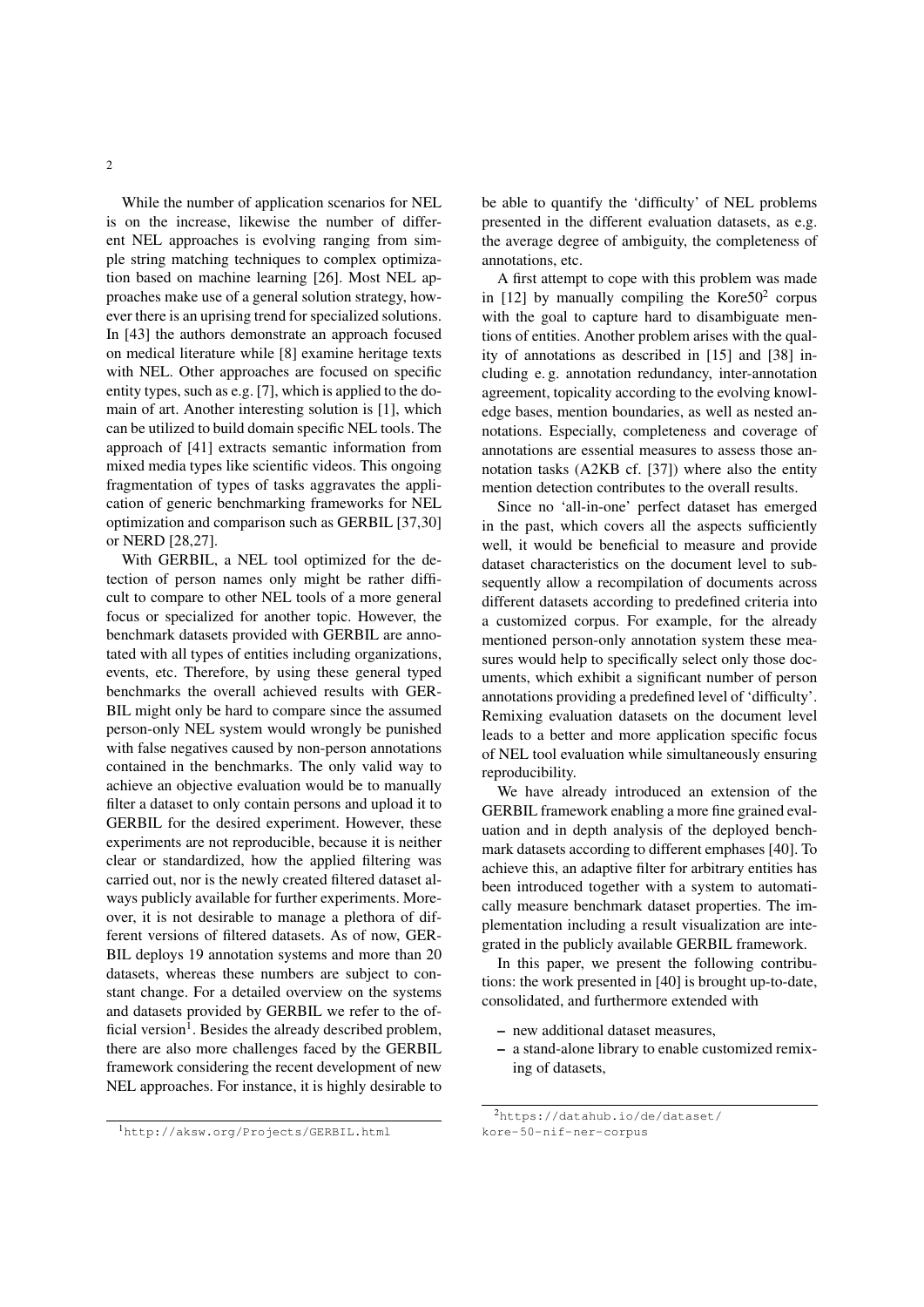- a vocabulary to enrich NIF-based datasets with additional statistical information,
- a subset of available datasets has been reorganized to enable benchmarking according to the different dataset properties, and
- an in depth analysis of the performance of different systems on the reorganized datasets is presented.

The paper is structured as follows: after this introductory section, measures to characterize NEL datasets are introduced in Sect. 2. Sect. 3 explains the GERBIL integration as well as the stand-alone library in detail, while Sect. 4 elaborates on the most interesting properties on datasets we have determined so far and presents more insights on the systems performances on the reorganized and focused datasets. Finally, Sect. 5 concludes the paper with a summary of the presented work and an outlook on ongoing and future research.

#### 2. Measuring NEL Dataset Characteristics

NEL datasets have already been analyzed to great extent. We consider these analyses to identify their potential shortcomings to be able to introduce characteristics and measures to establish more differentiated analyses. In [15] the basic characteristics of 9 NEL datasets were introduced including the number of documents, number of mentions, entity types, and number of NIL annotations. In [34] a more detailed view on the distribution of entity types was given including mapping coverage, entity candidate count, maximum recall, as well as entity popularity. The overlap among datasets was investigated in [38], they also introduced the new measures confusability, prominence and dominance as indicators for ambiguity, popularity, and difficulty.

In this paper, amongst others also a subset of the proposed characteristics has been integrated into the GERBIL benchmarking system. Compared to previous work, where either a theoretical only or an experimental only treatment of the problem was presented, this paper contributes a ready to use implementation by means of extending the GERBIL source code<sup>3</sup> and also provides a publicly available on-line service<sup>4</sup>. Besides the implementation of filtering the benchmark datasets

<sup>3</sup>https://github.com/santifa/gerbil/

according to the desired characteristics, the tool instantly updates and visualizes the per annotation system results including statistical summaries. The integration into GERBIL enables a standardized, consistent, extensible as well as reproducible way to analyze and measure dataset characteristics for NEL.

Building on that we also provide a stand-alone library<sup>5</sup> that computes the proposed metrics directly on NIF datasets. Without limiting the generality of the forgoing, the following explanations refer to the annotation (A2KB) as well as disambiguation tasks (D2KB) of the GERBIL framework. D2KB is the task of disambiguation of a given entity mention against the knowledge base. With A2KB, first entity mentions have to be localized in the given input text before the subsequent disambiguation task is performed. Hence, for most implementations D2KB can be seen as a sub task of A2KB.

Before introducing the dataset characteristics one by one the terminology is presented.

A dataset *D* is a set of documents  $d \in D$ . We define a document as the tuple  $d = (d_t, d_a)$  where  $d_t$  is the document text and  $|d_t|$  is the number of words within document text and  $|d_t|$  is the number of words within the text of the document  $d$ .  $d_a$  is a set of annotations belonging to the document *d* and  $|d_a|$  is the number of annotations for the document *d*.

An annotation  $a \in d_a$  is defined as the tuple  $a =$  $(s, e, i, l)$ . *s* is the surface form of *a* which can be located in the document text  $d_t$  with its character index *i*, indicating the begin of the annotation, and the text length *l*, indicating the number of characters the annotation encloses to the right of index *i*. The corresponding linked entity is denoted with *e*.

Furthermore, we define *E* as the infinite set of entities and *S* as the infinite set of surface forms such that they are supersets of all other sets of the form *E x* and  $S^x$ . Moreover, we define  $E^D$  as the set of entities within the dataset  $D$  and  $S^D$  as the set of surface forms within *D*.

In the appendix of this paper a complete listing of the mathematical notation is given for overview purposes.

The hereafter defined measures might refer to different levels: dataset level, document level, and annotation (or entity) level. Table 1 contains an overview on which measure is considered at a specific level.

Some of the introduced measures are distinguished between micro and macro measurements [4]. Macro

<sup>4</sup>http://gerbil.s16a.org/

<sup>5</sup>https://github.com/santifa/hfts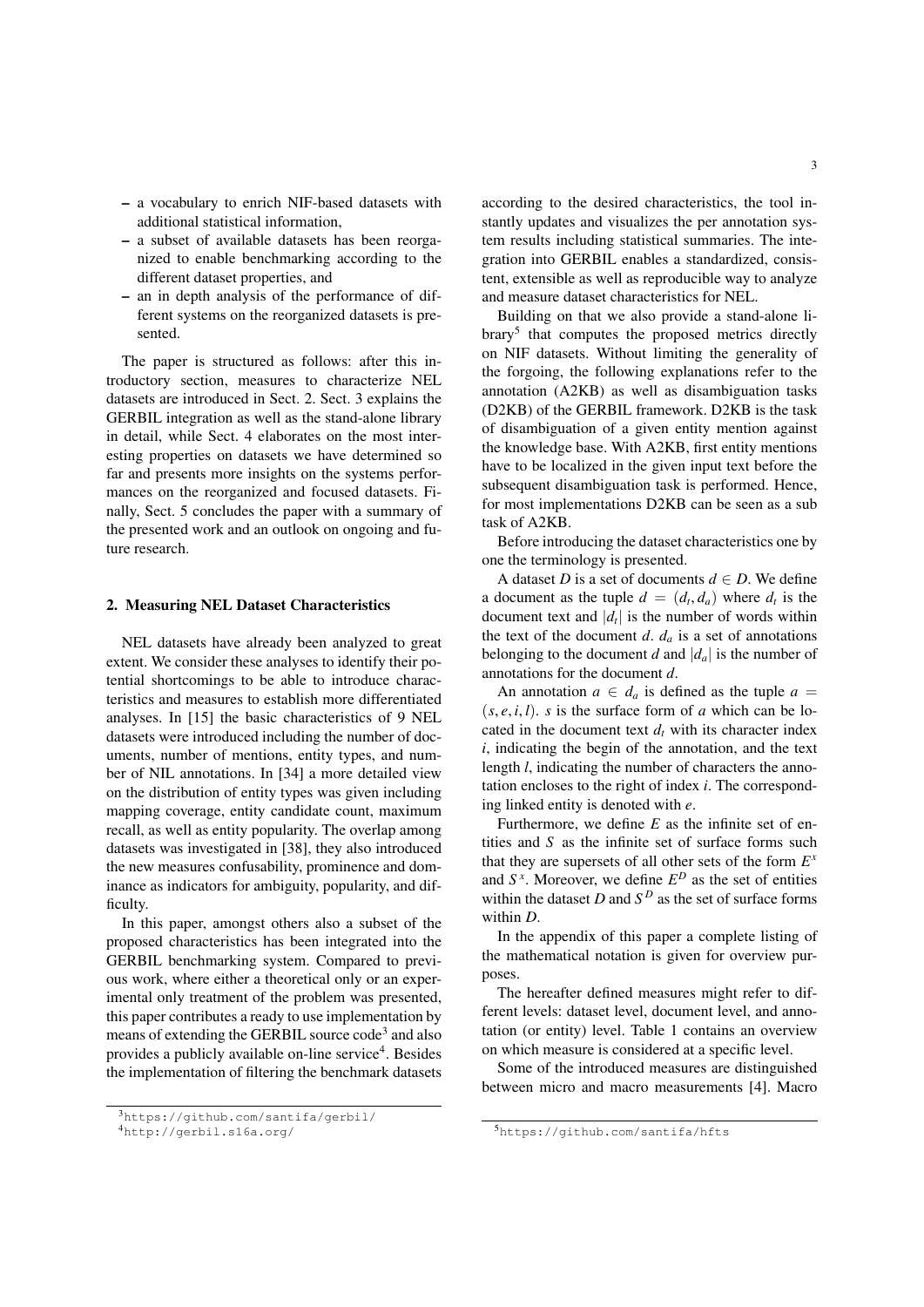## Table 1

Overview of the introduced measures and the according levels of reference, where (ds stands for dataset level, doc for document level an for annotation level).

| Measure                 | Level       |
|-------------------------|-------------|
| Not annotated           | ds          |
| Density                 | ds, doc     |
| Prominence              | ds. doc. an |
| Maximum recall          | ds          |
| Likelihood of confusion | ds, doc, an |
| Dominance               | ds          |
|                         | ds. doc. an |

measurement aggregates the average results of each single document. Regarding document length, all documents have the same influence on the aggregated result. In contrast, the micro measurement takes the results of each document into account as if they would belong to one single document, which consequently increases the influence of larger documents.

The formal definition is provided for both measurements for density, likelihood of confusion, dominance, and maximum recall. All other definitions are provided as macro measurement if not stated otherwise.

## *2.1 Number of Annotations*

In general, the number of annotations is a measure to estimate the size of the disambiguation context. The average number of annotations for a dataset  $na : D \rightarrow$  $\mathbb{R}$  is defined as:

$$
na(D) = \frac{\sum_{d \in D} |d_a|}{|D|} \tag{1}
$$

## *2.2 Not Annotated Documents*

Some of the available benchmark datasets even contain documents without any annotations at all. Documents without annotations might lead to an increase of false positives in the evaluation results and thereby might cause a loss of precision. The fraction of not annotated documents for a dataset *nad* :  $D \rightarrow [0, 1]$  is defined as:

$$
nad(D) = \frac{|\{d : |d_a| = 0\}|}{|D|}
$$
 (2)

Empty documents might be a problem for the annotation task (A2KB), but not for the disambiguation only task (D2KB), where empty document annotations are simply omitted in the processing.

#### *2.3 Missing Annotations (Density)*

Similar to not annotated documents, missing annotations in an otherwise annotated document might lead to a problem with the A2KB task. Annotation systems potentially identify these missing annotations, which are not confirmed in the available ground truth and thus are counted as false positives. It is not possible to determine the specific number of missing annotations without conducting an objective manual assessment of the entire ground truth data, which requires major effort. However, we propose to estimate this number by measuring an annotation density value which is the fraction of the number of annotations and the document text length. The *density* :  $D \rightarrow [0, 1]$  is defined as:

$$
density_{micro}(D) = \frac{\sum_{d \in D} \frac{|d_a|}{|d_t|}}{|D|}
$$
  

$$
density_{macro}(D) = \frac{\sum_{d \in D} |d_a|}{\sum_{d \in D} |d_t|}
$$
 (3)

If an annotation is spanning more than one word, it is only counted as one annotation.

## *2.4 Prominence (Popularity)*

The assumption of [38] is, that an evaluation against a corpus with a tendency to focus strongly on prominent or popular entities may cause bias. Hence, NEL systems preferring popular entities potentially exhibit an increase in performance. To verify this, we have implemented two different measures on the annotation level. Similarly to [38], the prominence is estimated as PageRank [22] of entities, based on their underlying link graph in the knowledge base. Additionally, we also take into account Hub and Authorities (HITS) values as a complementary popularity related score. PageRank as well as HITS values were obtained from [25].

To classify annotations, documents, and datasets according to different levels of prominence of entities, the set of entities was partitioned as follows. PageRank (respectively HITS) underlies a power-law distribution (cf. Sect. 4.2.1), meaning that only a few entities exhibit a high PageRank and the majority of entities a lower PageRank (long-tail), cf. Fig 1. Highly prominent entities are then defined as the upper 10% of the top PageRank values. The subsequent 45% (i.e. 10% – 55%) define medium prominence and the lower 45% (i.e.  $55\% - 100\%$ ) low prominence.

It is important to mention that for a dataset with a stronger bias towards head entities, the entities of the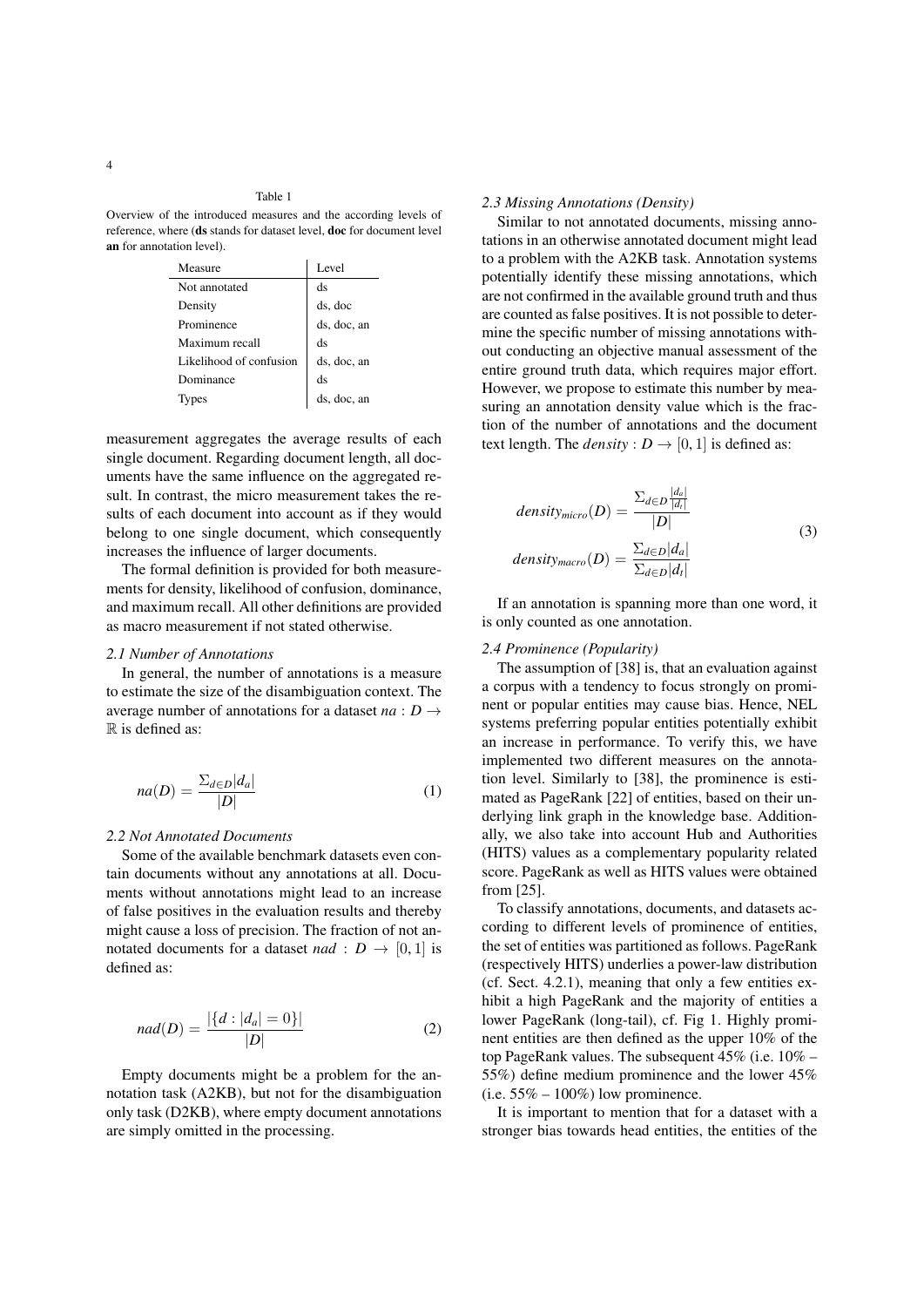

Fig. 1. Example partitioning for the PageRank.

middle or lower segment would then be in the higher segment for a dataset with a more even distribution. Thus, when working with multiple datasets, a global partitioning including all values of all entities is preferred.

For an arbitrary scoring algorithm *P* we can define the set of entities within a specific interval  $a, b \in [0, 1]$ with  $E_{a,b}^D$  :  $(P) \rightarrow E$  as:

$$
E_{a,b}^D(P) = \{e \in E^D : a \le P(e) \le b\}
$$
 (4)

The resulting set contains all entities of a dataset that satisfies the given interval limits. A disadvantage of this approach is that entities, which do not have a score assigned, are not part of one of the resulting sets. Similarly the prominence can be determined using the HITS values or any other ranking score.

#### *2.5 Likelihood of Confusion (Level of Ambiguity)*

Since a surface form might denote multiple meanings as well as entities might be represented by different textual representatives the likelihood of confusion is a measure for the level of ambiguity for one surface form or entity. It was first proposed in [38] for surface forms. The authors pointed out that the true likelihood of confusion is always unknown due to a missing exhaustive collection of all named entities.

The likelihood of confusion needs some considerations beforehand. It can be determined for both sides of an annotation  $a = (s, e, i, l)$ . For a surface form *s* and the possible links to some entities *E* and for an entity *e* and the possible corresponding surface forms *S* .

We define a dictionary of an annotating system by *W<sub>E</sub>* which is a mapping  $W_F : S \to E$ .

As shown in Fig. 2 the text *... Bruce ...* (lower box) has an annotation with 'Bruce' as surface form *s*. This surface form can be linked against different entities, i.e. they are homonyms, thus exhibiting the same writing but different meanings. As shown in the figure, an entity can belong to the dataset or is unknown to the



Fig. 2. The likelihood of confusion for a surface form is determined by the total number of possible entities known to some annotating system and a dataset  $e^D \cup W_E$ .

dataset but known to the annotating system. Also, the entity can be unknown to both sets.

For the other side we define a dictionary of the annotating systems  $W_S$  which is a mapping  $W_S : E \to S$ .

Fig. 3 shows the other side where the text annotation has dbr:Bruce\_Willis as an entity. This entity can be linked against multiple possible surface forms which are synonyms. Again the surface form can be known to the dataset and the annotating system or unknown to one of them or both.

As already mentioned, a surface form *s* or an entity *e* can be placed within four possible locations:

- 1. Unknown to dictionary and dataset:
- $e \notin E^D \cup W_E$  or  $s \notin S^D \cup W_S$ <br>Only known to the dataset: 2. Only known to the dataset:
- $e \in E^D \setminus W_E \text{ or } s \in S^D \setminus W_S$
- 3. Only known to the dictionary:  $e \in W_E \setminus E^D \text{ or } s \in W_S \setminus S^D$
- 4. Known to dictionary and dataset:  $e \in E^D \cap W_E$  or  $s \in S^D \cap W_S$

The example annotation system dictionaries  $W_E$  and *W<sup>S</sup>* used for the experiments has been compiled from DBpedia entities' labels, redirect labels, disambiguation labels, and foaf:names, if available.

For a dataset and a dictionary, the average likelihood of confusion is determined for surface forms  $lc^{sf} : (D, W) \to \mathbb{R}^+$  with:

$$
lc_{micro}^{sf}(D, W) = \frac{\sum_{d \in D} \frac{\sum_{a \in d_a} |W_E(s) \cup E^D(s)|}{|d_a|}}{|D|}
$$
  

$$
lc_{macro}^{sf}(D, W) = \frac{\sum_{s \in S^D} |W_E(s) \cup E^D(s)|}{|S^D|}
$$
 (5)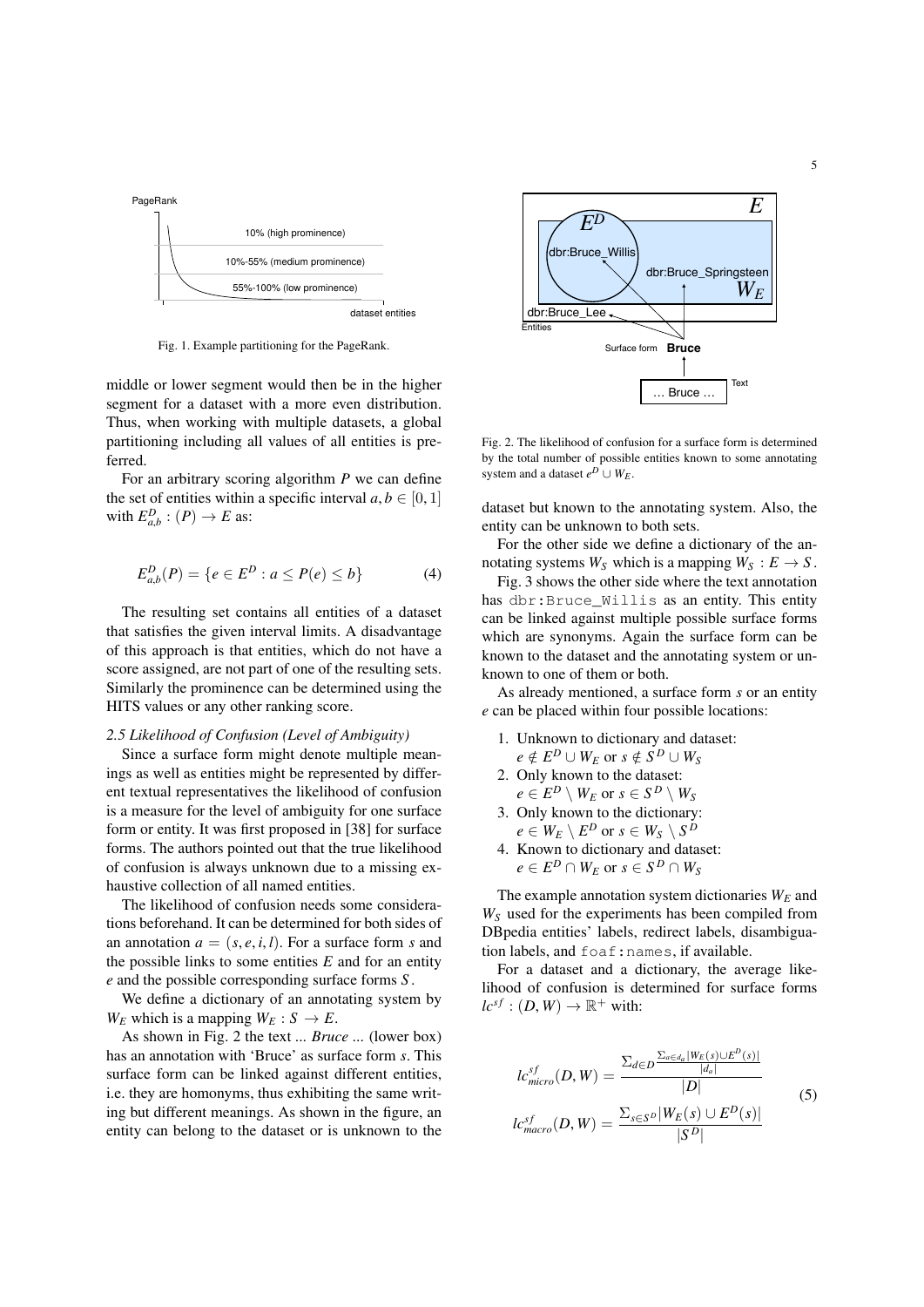

Fig. 3. The likelihood of confusion for an entity mention is the number of possible related surface forms shown in light blue.

The intuition is, the more entities exist per surface form, the larger is the likelihood of confusion  $lc^{sf}$ .

The average likelihood of confusion for entities *lc<sup>e</sup>* :  $(D, W) \rightarrow \mathbb{R}^+$  is:

$$
lc_{micro}^{e}(D, W) = \frac{\sum_{d \in D} \frac{\sum_{a \in d_{d}} |W_{S}(e) \cup S^{D}(e)|}{|d_{a}|}}{|D|}
$$
  

$$
lc_{macro}^{e}(D, W) = \frac{\sum_{e \in E^{D}} |W_{S}(e) \cup S^{D}(e)|}{|E^{D}|}
$$
 (6)

Here the intuition is, the more surface forms exist per entity, the larger is the likelihood of confusion *lc<sup>e</sup>* .

Again, an annotation within a dataset contains a surface form and an entity. For each side (surface form or entity) the likelihood of confusion is determined by counting the elements belonging to this particular side.

The measures should roughly indicate the difficulty distribution of a dataset.

## *2.6 Dominance (Level of diversity)*

In [38] the dominance was introduced as a measure of how commonly a specific surface form is really meant for an entity with respect to other possible surface forms. A low dominance in a dataset leads to a low variance for an automated disambiguation system and to possible over-fitting. Similar to the likelihood of confusion, the true dominance remains unknown. Again, in addition to the work presented in [38] we estimate dominance for both sides of an annotation  $a = (s, e, i, l)$ : for the entities as well as surface forms. For an entire dataset and a dictionary, the average dominance is also determined in both directions.

For example the entity dbr:Angelina\_Jolie, let there exist 4 different surface forms in the dataset, while the dictionary provides overall 10 surface forms, which results in a 40% dominance of the entity dbr:Angelina\_Jolie in the considered dataset. The dominance of an entity determines how many different surface forms of this entity are used in the dataset (synonyms).

As example for the other side, for the given surface form '*Anna*' the dictionary provides 10 different entities, while the dataset only uses 2 entities for different mentions of the surface form '*Anna*', which results in a 20% dominance of '*Anna*' for the dataset under consideration. The dominance of a surface form determines how many different entities are used with this surface form in the dataset (homonyms). It indicates the variance or flexibility of the used vocabulary and expresses the dependency on context. Dominance indicates the expressiveness of the used dataset. An extensive one exhibits more diversity. The dominance of a dataset is closely related to the likelihood of confusion since it describes the coverage among the dataset and dictionary.

The average dominance for a dataset *D* is determined for all entities  $E^D$  with  $dom^e: (W, D) \to \mathbb{R}^+$ <br>and for surface forms  $S^D$  with  $dom^s f: (W, D) \to \mathbb{R}^+$ and for surface forms  $S^D$  with  $dom^{sf} : (W, D) \to \mathbb{R}^+$ .

$$
dom_{micro}^{sf}(D, W) = \frac{\sum_{d \in D} \frac{\sum_{a \in d_a} \frac{E^d(s)}{W_E(s)}}{|d_a|}}{|D|}
$$
  

$$
dom_{macro}^{sf}(D, W) = \frac{\sum_{s \in S^D} \frac{|E^D(s)|}{|W_E(s)|}}{|S^D|}
$$
 (7)

$$
dom_{micro}^{e}(D, W) = \frac{\sum_{d \in D} \frac{\sum_{a \in d_a} \frac{\delta^{d}(e)}{W_S(e)}}{|d_a|}}{|D|}
$$
  

$$
dom_{macro}^{e}(D, W) = \frac{\sum_{e \in E^D} \frac{|S^D(e)|}{|W_S(e)|}}{|E^D|}
$$
 (8)

Since the actual dominance is unknown and the completeness of the applied dictionaries cannot be guaranteed, computed values above the nominal threshold of 1.0 are possible. These results refer to an incomplete dictionary, i.e. there are more patterns used in the dataset than the applied dictionary does contains. The subsequently described maximum recall takes care of this aspect.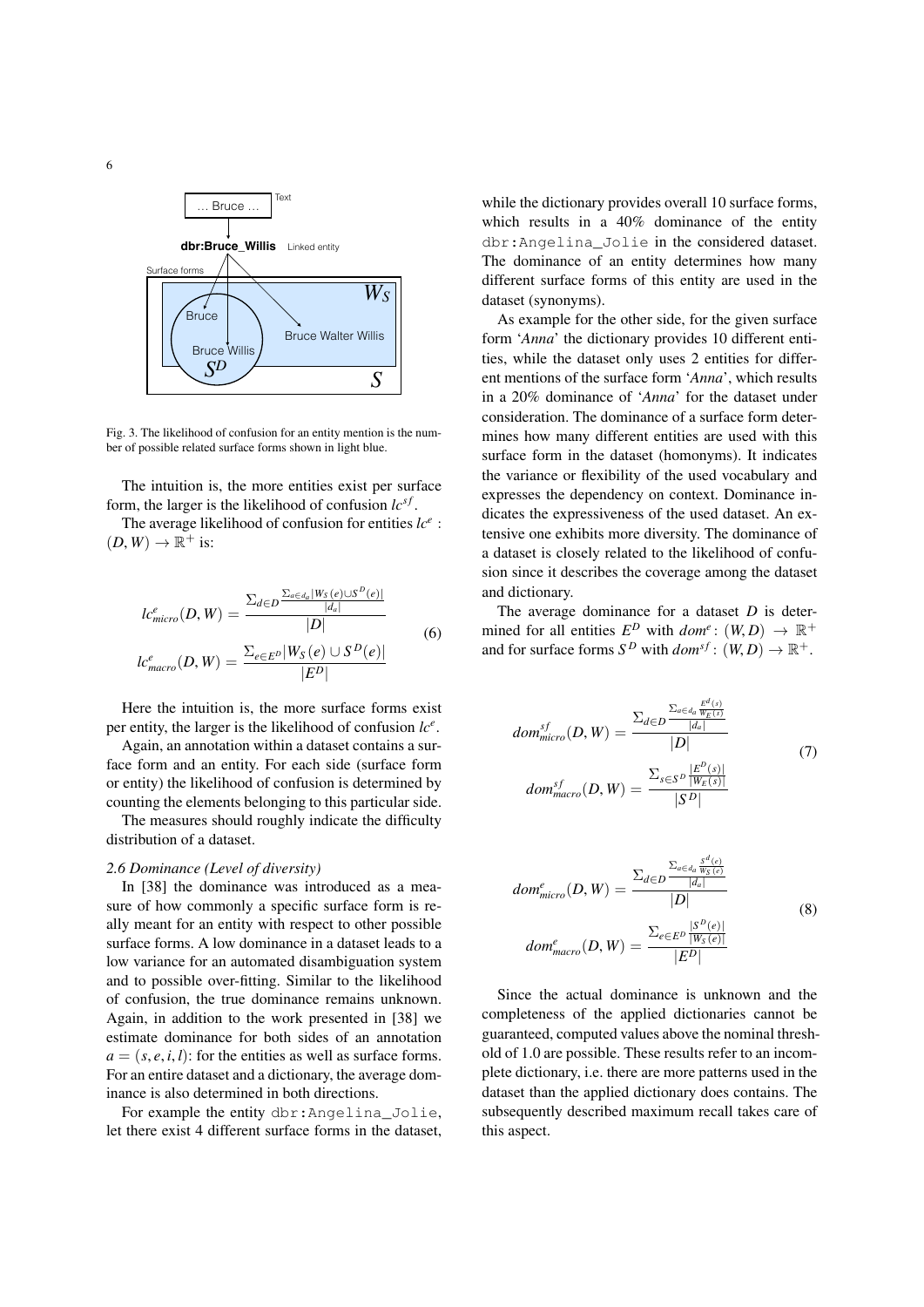#### *2.7 Maximum Recall*

Most of the NEL approaches apply dictionaries to look up possible entity candidates matching a given surface form. If the dictionary doesn't contain an appropriate mapping for the surface form the annotation system is unable to identify a possible entity candidate at all.

As Fig. 3 shows and as already mentioned before some parts of the dataset might not be contained within the dictionary. Surface forms not in the intersection are unlikely to be found by entity linking since the annotation systems are using dictionaries to look up potential relations. Therefore, an incomplete dictionary limits the performance of an NEL system since an unknown surface form will lead to a loss in precision. So the maximum recall can be seen as an artificial limit of a dataset.

To estimate the coverage of a mapping dictionary, the maximum recall measurement was introduced by [34].

For a dictionary *W<sup>S</sup>* and a dataset the maximum recall is the defined as  $mr : (D, W) \rightarrow [0, 1]$ :

$$
mr_{micro}(D, W) = \frac{\sum_{d \in D} \left(1 - \frac{|S^d \setminus W_S|}{|S^d|}\right)}{|D|}
$$
  

$$
mr_{macro}(D, W) = 1 - \frac{|S^D \setminus W_S|}{|S^D|}
$$
 (9)

*2.8 Types*

Since some NEL approaches might be focused on a specific domain or handle some entity categories in a different way, a filter has been implemented to distinguish dataset entities by their type. Besides the focus of NEL approaches in [38] it is also stated that types of entities may be differently difficult to disambiguate such as person names (esp. first names) might be more ambiguous and country names more or less unique. A type filter for some type  $T$  and  $E^T$  denoting the set of all entities for *T* is defined as  $E^D$  :  $(T) \rightarrow E$ :

$$
E^{D}(T) = \{ e \in E^{D} : e \in E^{T} \}. \tag{10}
$$

Following these theoretical considerations, the extensions of the GERBIL framework and how the determined characteristics are exploited will be described in the subsequent sections.

## 3. Implementation

This section describes the implementation of the GERBIL extension and the standalone library. Furthermore, the vocabulary to integrate the calculated statistics in the NIF annotation model are explained in detail.

## *3.1. Extending GERBIL*

Two new components have been implemented to extend the GERBIL framework: one component to filter and isolate subsets of the available datasets, and a second component to calculate aggregated statistics about the data (sub-)sets according to the newly introduced measures. It is important to mention that these filters and calculations can also be applied to newly uploaded datasets. Thus, the system can also be used to gain insights about any arbitrary 'non-official' datasets not yet part of the GERBIL framework. The implemented filter-cascade is of a generic type and can be adjusted via customized SPARQL queries. For example, to filter a dataset to only contain entities of type foaf:Person the following filter configuration has to be applied:

```
name=Filter Persons
service=http://dbpedia.org/sparql
query=select distinct ?v where {
    values ?v {##} .
    ?v rdf:type foaf:Person .
}
chunk=50
```
The name designates the filter in the GUI, service denotes an arbitrary SPARQL-endpoint, but also a local file encoded in RDF/Turtle can be specified to serve as the base RDF query dataset. The query is a SPARQL query that returns a list of entities to be kept in the filtered dataset. The ## placeholder will be replaced with the specific entities of the dataset. To avoid the size limits for SPARQL queries, the chunk parameter can be specified to split the query automatically in several parts for the execution. Any number of filters can be specified to be included in the analysis. With the flexibility of configuring SPARQL-queries, filters of any complexity or depth can be specified.

To partition the datasets according to entity prominence (popularity) we have additionally implemented a filter to segment the datasets in three subsets containing the top 10%, 10% to 55%, and 55% to 100% of the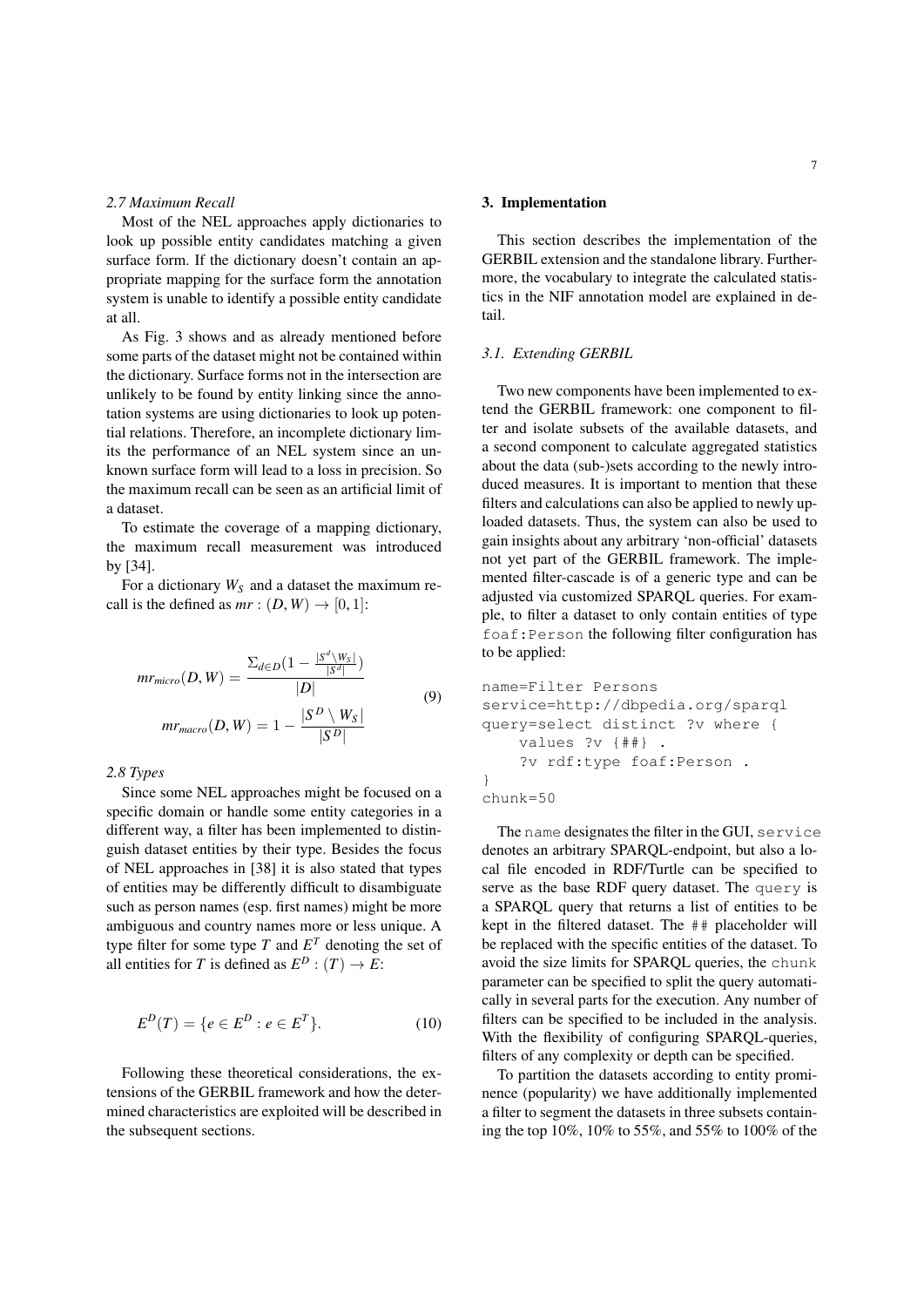

Fig. 4. Overview of the filter-cascade

entities. This segmentation is applied to PageRank as well as HITS values separately.

Fig. 4 shows a general overview of the filter cascade. The annotations produced by GERBIL are subsequently cleaned from invalid IRI's. If they are already cached the result is returned. Otherwise the set is chunked and passed to the defined filter.

Buttons have been added as new control elements to the A2KB, C2KB, and D2KB overview pages in GER-BIL (cf. Fig. 5). The user now is able to choose between the classic view 'no-filter', the persons, places, organisations filter views, the PageRank/HITS top 10%, 10-55%, and 55-100% filter views, a comparison view, or a statistical overview. All implemented measures are visualized in GERBIL using HighCharts<sup>6</sup>. The existing charts are also replaced by the new chart API, since GERBIL was limited to only one single chart type. The comparison view enables the user to view two filters at the same time as well as the average for all annotation systems on a specific filter. The overview shows several statistics for all datasets, such as e. g., total number of types per filter, density, likelihood of confusion in average and total. A subset of these statistics is shown and discussed in section 4. The extended source code is publicly available at Github<sup>7</sup>. In addition, an online version of the system is available<sup>8</sup>.

Before discussing the dataset statistics as a result of the new GERBIL extension, the following section in-

# **GERBIL Experiment Overview**

Configure Experimen

| <b>Experiment Type</b>                                               |                                          |       |                       |                                  |                              |  |                              |  |
|----------------------------------------------------------------------|------------------------------------------|-------|-----------------------|----------------------------------|------------------------------|--|------------------------------|--|
| $\cdot$ A2KB                                                         | $\bigcirc$ C <sub>2</sub> K <sub>R</sub> | OD2KB | <b>OERec</b>          | <b>OETyping</b>                  | <b>OOKE Task1</b>            |  | <b>OOKE Task2</b>            |  |
| <b>Matching</b>                                                      |                                          |       |                       |                                  |                              |  |                              |  |
| • Mw - weak annotation match<br><b>OMa - strong annotation match</b> |                                          |       |                       |                                  |                              |  |                              |  |
|                                                                      |                                          |       |                       |                                  |                              |  |                              |  |
| <b>Filter</b>                                                        |                                          |       |                       |                                  |                              |  |                              |  |
| <b>Onofilter</b>                                                     | • Filter Persons                         |       | <b>OFilter Places</b> |                                  | <b>OFilter Organizations</b> |  | <b>OFilter Pagerank 10%</b>  |  |
|                                                                      | <b>OFilter Pagerank 10%-55%</b>          |       |                       | <b>OFilter Pagerank 55%-100%</b> |                              |  | <b>OFilter Hitsscore 10%</b> |  |

**Experiment Overviey** 

About Us

Fig. 5. New dataset filters for A2KB experiments in the GERBIL user interface.

troduces the stand-alone-library for statistics calculation as well as the new vocabulary.

#### *3.2. Library and Vocabulary for Dataset Statistics*

Following the considerations mentioned in the previous sections, the proposed measurements can also be calculated independently of GERBIL with a separate stand-alone library. The library consumes a NIF encoded input file, calculates the proposed statistics, and extends the NIF file with the newly determined information. A comprehensive documentation as well as the library source code is provided at Github<sup>9</sup>.

To serialize the calculated statistics generated by the GERBIL extension as well as by the library, a vocabulary has been defined with three layers to be integrated into the NIF model.

The first layer refers to an entity mention, respectively annotation, (e. g. NIF phrase) with its corresponding text fragment. The second layer addresses to the document (e. g. NIF context) that provides the text where the entity mentions are embedded. A third layer groups documents together to form a dataset. We introduce the hfts:Dataset class, which holds the documents with the hfts:referenceDocuments property. on the dataset level 13 properties have been introduced, which hold the measurements missingannotation, density, maximum recall, dominance and likelihood of confusion on the dataset level. Some of them come with a micro as well as macro flavour while others are only computed once.

On the document level 6 new properties have been introduced to cover density, likelihood of confusion, and maximum recall. The likelihood of confusion,

<sup>6</sup>http://www.highcharts.com/

<sup>7</sup>https://github.com/santifa/gerbil/

<sup>8</sup>http://gerbil.s16a.org/

<sup>9</sup>https://github.com/santifa/hfts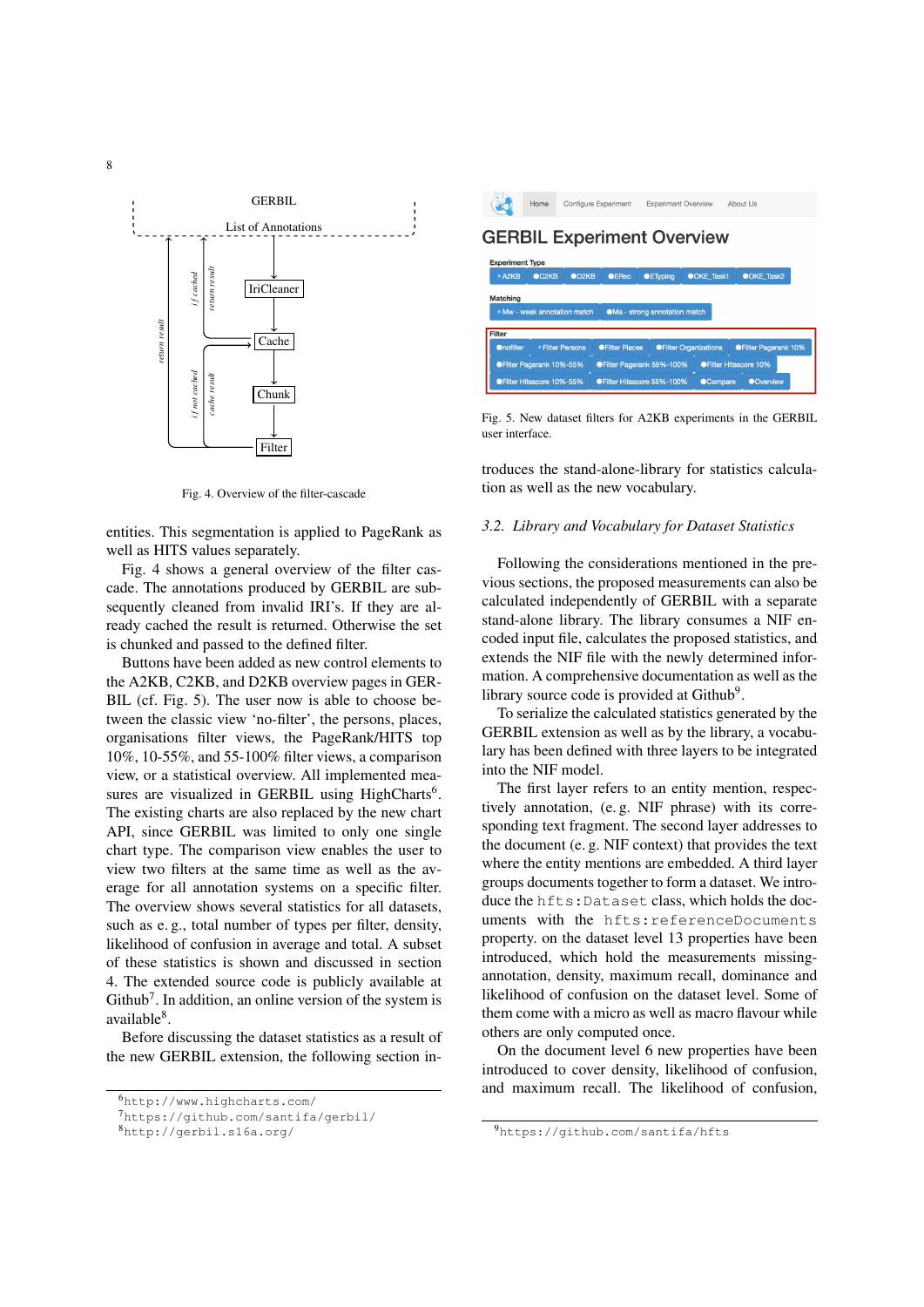## Table 2

Overview of the introduced properties and the corresponding measurements (ds stands for dataset level, doc for document level an for annotation level).

| Measure                    | Property                   | Level |
|----------------------------|----------------------------|-------|
| Not annotated              | notAnnotated               | ds    |
| Density                    | microDensity               | ds    |
|                            | macroDensity               | ds    |
|                            | density                    | doc   |
| Prominence                 | hits                       | an    |
|                            | pagerank                   | an    |
| Maximum re-<br>call        | microMaxRecall             | ds    |
|                            | macroMaxRecall             | ds    |
|                            | maxRecall                  | doc   |
| Likelihood of<br>confusion | microAmbiquityEntities     | ds    |
|                            | macroAmbiquityEntities     | ds    |
|                            | ambiquityEntities          | doc   |
|                            | ambiquityEntity            | an    |
|                            | microAmbiquitySurfaceForms | ds    |
|                            | macroAmbiquitySurfaceForms | ds    |
|                            | ambiquitySurfaceForms      | doc   |
|                            | ambiquitySurfaceForm       | an    |
| Dominance                  | diversityEntities          | ds    |
|                            | diversitySurfaceForms      | ds    |

prominence, and the types are also assigned on the entity mention level.

In Tab. 2 an overview over the introduced properties and their corresponding level is presented. Fig. 6 shows an excerpt of the extended Kore50 dataset for the new dataset class. One can see the new dataset statistics introduced by the RDF properties introduced by the *hfts:* prefix. In Fig. 7 an example for the document level is presented (nif:Context). Additionally to the existing NIF data the statistics have been serialized with the newly introduced *hfts:* properties. The entire definition and further documentation of the vocabulary is available at Github<sup>10</sup>.

Next, the possibility of remixing customized benchmark datasets will be explained including several examples.

#### *3.3. Remixing Customized Datasets*

The basic idea of remixing NEL benchmark datasets is to tailor new customized datasets from the exist<https://.../hfts/master/ont/nif-ext.ttl/kore50-nif> hfts:Dataset : hfts:diversityEntities "0.0661871713645466"^^xsd:double ; hfts:diversitySurfaceForms "0.08300283717687966"^^xsd:double ; hfts:notAnnotatedProperty "0.0"^^xsd:double ; hfts:referenceDocuments <http://.../KORE50.tar.gz/AIDA.tsv/CEL06#char=0,59> .

Fig. 6. An example of the new statistics properties on *dataset level* extending the KORE50 dataset.

```
<http://.../KORE50.tar.gz/AIDA.tsv/MUS03#char=0,97>
          a nif:RFC5147String, nif:String, nif:Context ;<br>nif:beginIndex "0"^^xsd:nonNegativeInteger ;<br>nif:endIndex "97"^^xsd:nonNegativeInteger ;<br>nif:isString "Three of the greatest ..."^^xsd:string ;
          hfts:ambiguityEntities "17.0"^^xsd:double ;<br>hfts:ambiguitySurfaceForms "250.0"^^xsd:double ;<br>hfts:density "0.17647058823529413"^^xsd:double ;
         hfts:maxRecall "1.0"^^xsd:double .
```
Fig. 7. An example of the new statistics properties on *document level* extending the KORE50 dataset.

ing ones by selecting documents based on desired emphases. This enables the compilation of focused benchmark datasets for NEL. For remixing it is proposed to store all analysed datasets in a single RDF triple store. This enables to quickly access the dataset documents via the SPARQL query language. In particular, SPARQL CONSTRUCT queries can be applied to select exactly those triples from the document annotations that meet a particular criteria, as e. g., popular persons, high possible maximum recall, places difficult to disambiguate, or any other arbitrary criteria, which can be expressed via SPARQL filter rules.

For this purpose, we introduce the basic query shown in Fig. 8. A CONSTRUCT statement creates RDF triples from document annotations meeting the filter requirement maximumRecall  $\ge$  1.0. This basic query utilizes the entire RDF induced graph and it might be useful to limit the number of documents that should be returned by the query. For this task, a subquery can be applied as shown in the second example in Fig. 9.

Another example is presented in Fig. 10. The SPARQL subselect chooses only documents that contain persons and aggregates their number. Subsequently, the CONSTRUCT statement selects documents that contain more than 4 persons with a maximum recall of at least 0.8.

To underline that any kind of filter can be applied, Fig. 11 shows a more specific example using a federated query to select only documents from the RDF graph with persons born before 1970. To achieve this,

<sup>10</sup>hfts:<https://raw.githubusercontent.com/ santifa/hfts/master/ont/hfts.ttl##>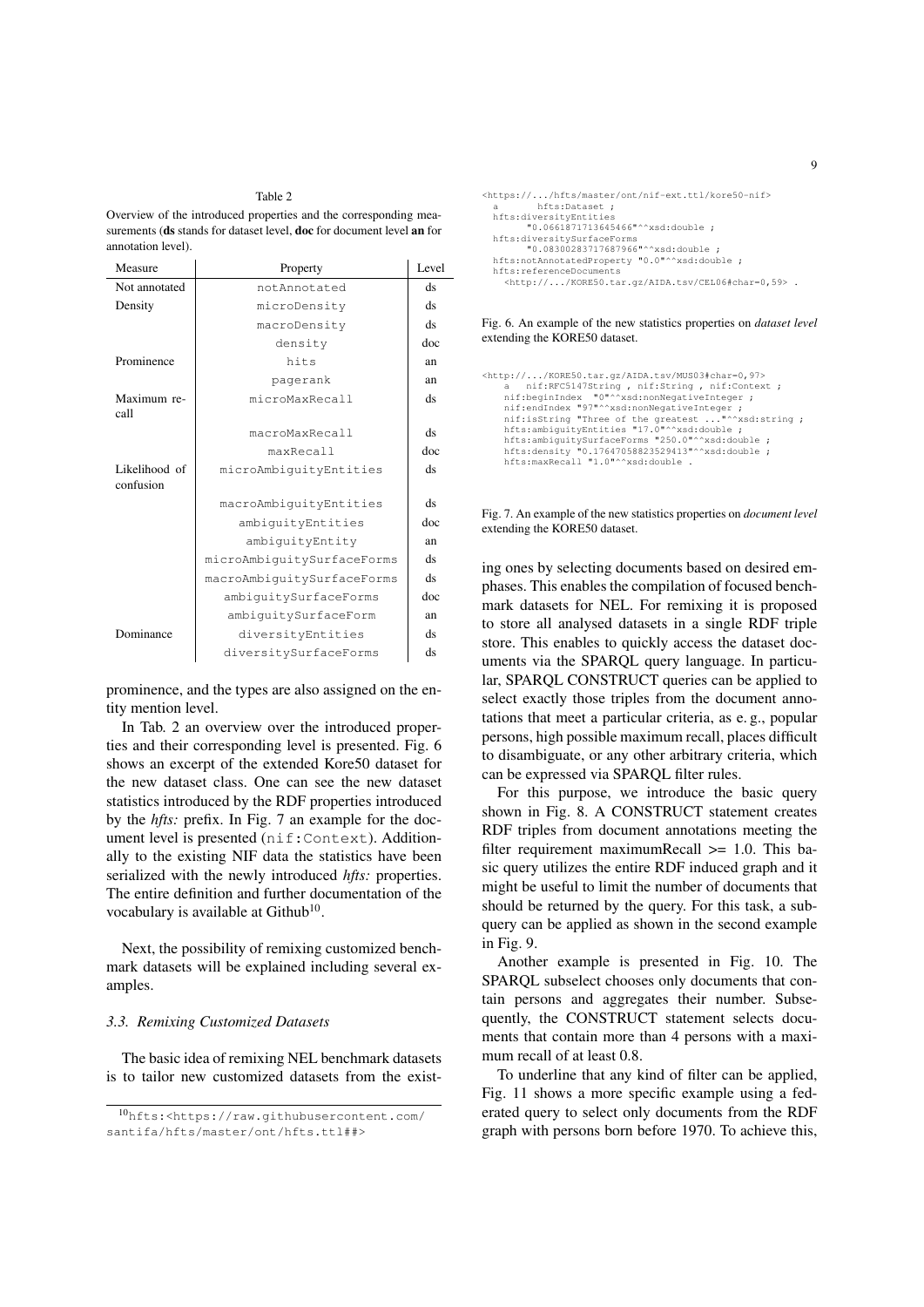```
# select document triples and annotation triples
CONSTRUCT {?doc ?dPredicate ?dObject .
           ?ann ?aPredicate ?aObject .}
WHERE \ell# select all document triples
  ?ds hfts:referenceDocuments ?doc.
  ?doc ?dPredicate ?dObject .
  # select all referenced annotations
  ?ann ?aPredicate ?aObject ;
       nif:referenceContext ?doc.
  # use some filter condition
  ?doc hfts:maxRecall ?recall .
  FILTER (xsd:double(?recall) >= 1.0).
}
```
Fig. 8. Basic query that selects only documents with a maximum recall  $>= 1.0$ 

```
# select document triples and annotation triples
CONSTRUCT {?doc ?dPredicate ?dObject .
            ?ann ?aPrediacte ?aObject .}
WHERE {
  # get all document triples
  ?doc ?dPredicate ?dObject .
    limit the number of selected documents
  {SELECT DISTINCT (?d AS ?doc)
    WHERE {
      ?ds hfts:referenceDocuments ?d.
        use this instead of a global limit
        to ensure only documents are limited
    } LIMIT 1
  }
# select all referenced annotations
  ?ann ?aPredicate ?aObject ;
       nif:referenceContext ?doc.
  # use some filter condition
}
```
Fig. 9. This query in addition limits the number of selected documents

the official DBpedia SPARQL endpoint is queried for additional information that is not present within the given benchmark datasets. More SPARQL examples can be found at Github<sup>11</sup>.

For authoring arbitrary queries two aspects should be considered. First, many values of the proposed measurements are given as absolute values and are not always equally distributed across the datasets, documents, and annotations. Hence, it is necessary to investigate on the boundary values and value distribution before specifying a specific threshold. It is a subject of future work to normalize and harmonize the statistics adequately. Second, the proposed query examples are based on the document level. Therefore, if an annotation meets a requirement, the entire document together with all its annotations (which might not meet the requirement) is added to the result. Of course, queries can also be structured to only return the filtered anno-

<sup>11</sup>https://github.com/santifa/hfts/blob/ master/Remix.md

```
# document selection omitted
?doc hfts:maxRecall ?recall .
# use count for a later filter expression
{SELECT DISTINCT (?d AS ?doc) (COUNT(?a) AS ?aCount)
 WHERE \overline{ }?ds hfts:referenceDocuments ?d .
    # select matching entities
?a nif:referenceContext ?d ;
itsrdf:taClassRef dbo:Person .
 } GROUP BY ?d LIMIT 100
}
# select referenced annotations omitted
# select only documents with more than three persons
 and a maximum recall of 0.8
FILTER(?aCount > 3).
FILTER(xsd:double(?recall) >= 0.8) .
```
Fig. 10. Extract documents with a maximum recall of 0.8 and at least 4 person.

```
# construct block omitted
{SELECT DISTINCT (?d AS ?doc)
    WHERE {
?ds hfts:referenceDocuments ?d .
         # select matching entities
         ?a nif:referenceContext ?d ;
             itsrdf:taIdentRef ?ref ;
            itsrdf:taClassRef dbo:Person .
      # fetch data from another endpoint
       SERVICE <http://dbpedia.org/sparql> {
?ref dbo:birthDate ?date .
       }
FILTER (?date <= xsd:date('1970-01-01')).
    }
}
```
Fig. 11. A SPARQL query that selects documents containing persons born before 1970 via additional data queried from the DBpedia SPARQL endpoint

tations, but this might lead to a missing annotation scenario that again might result in a drop of recall for the A2KB task.

Finally, the thereby newly created dataset can be uploaded to the GERBIL platform for a precisely tailored evaluation experiment.

#### 4. Statistics and Results

This section presents the results of the execution of the proposed measures on the GERBIL datasets. Furthermore, an in depth overview on how to use the new library to partition the benchmarking datasets according to different criteria and to analyze the systems performances in much greater detail is presented.

#### *4.1. GERBIL Datasets*

The following datasets have been analyzed according to the characteristics introduced in Sect. 2: WES2015 [39], OKE2015 [21], DBpedia Spotlight [17],

10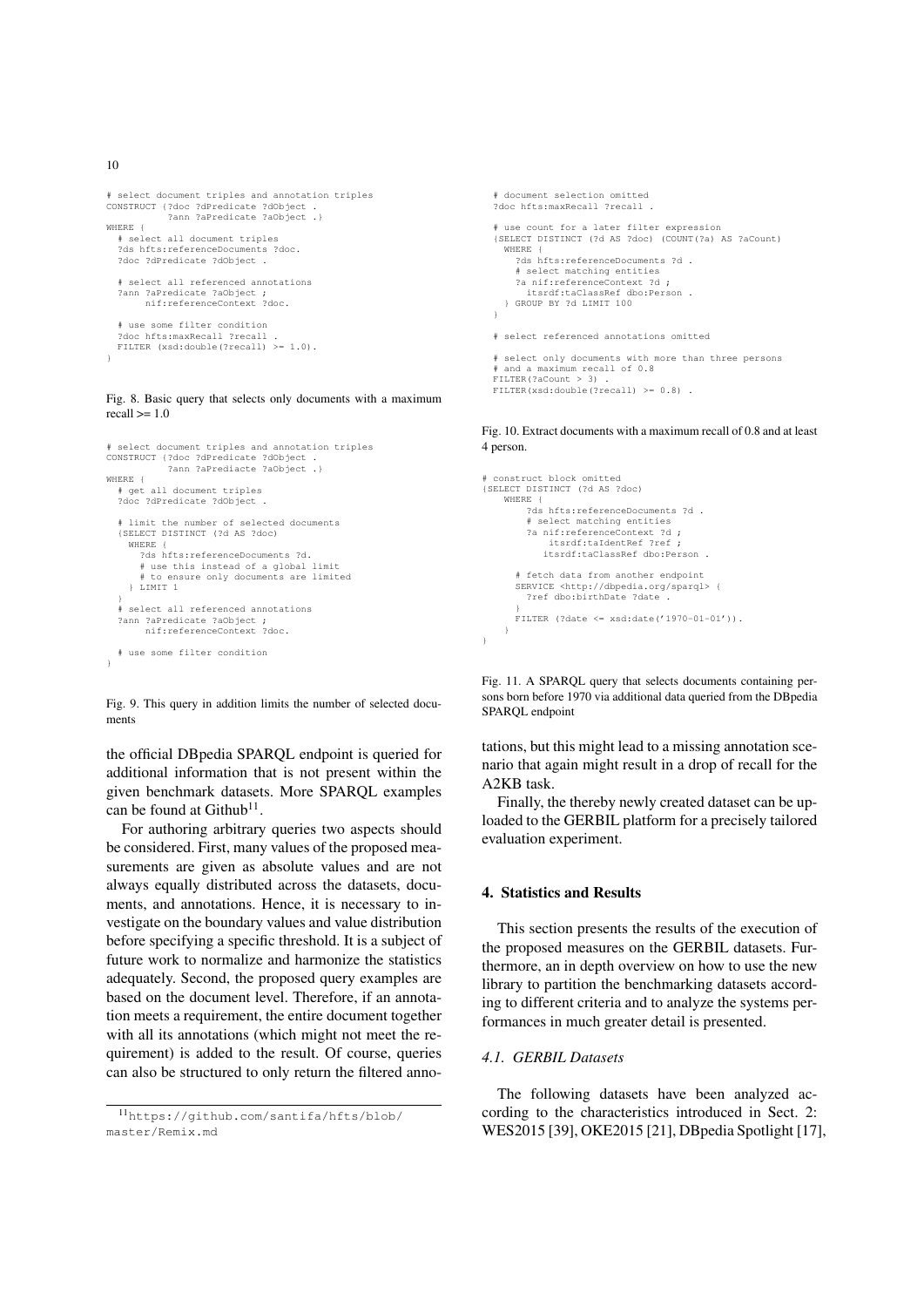

Fig. 12. Percentage of documents without annotations in the GER-BIL datasets



Fig. 13. Annotation density as relative number of annotations respective document length in words

KORE50 [12], MSNBC [5], IITB [14], RSS500 [29], Micropost2014 [2], Reuters128 [29], ACE2004 [19], AQUAINT [18], and NEWS-100 [29]. In this section, only the most significant results are presented. A complete listing of the achieved results is available on $line<sup>12</sup>$ .

Fig. 12 shows the percentage of documents in the GERBIL datasets which were not annotated. Overall, there are 5 datasets that contain empty documents while 3 of them show a significant (i.e.  $>30\%$ ) number of empty documents. For A2KB tasks, these datasets might lead to an increased false positive rate and thus might lower the potentially achievable precision of an annotation system. Therefore, empty documents might be excluded from evaluation datasets to enable a sound evaluation. However, it should be noted that it is possible that these un-annotated documents are not actually mistakes but rather don't contain any entities.

Fig. 13 shows the annotation density of the GER-BIL datasets as relative number of annotations with respect to document lengths in words. This serves as an estimation for potentially missing annotations, e. g. in the IITB dataset 27.8% of all terms are annotated. If a dataset is annotated rather sparsely (low values), it is likely that the A2KB task will result in loss of precision, because the sparser the annotations the higher is the likelihood of potentially missing annotations (as it is shown in Sect. 4.2.7). Especially for NEL tools based on machine learning it should be considered, whether a sparsely annotated dataset is appropriate for the training task. Of course, this strongly depends on the according application. Nevertheless, it is arguable, if sparseness is problematic for A2KB, because all annotation systems are facing the same problem and the achieved results nevertheless might still be comparable.

Table 3 shows the distribution of entity types and entity prominence per dataset. A green (bold) label indicates the highest value and a red (italic) the lowest value in each category. Since not all entities can be linked with a type or affiliated with the ranking, the values for each partition do not necessarily sum up to 100%. For each dataset the percentage of entities per category is denoted, as e. g., of all the entities in the KORE50 dataset 47.1% are persons and 6.9% are places. In [34] it was demonstrated, there is a significant number of untyped entities in the DBpedia Spotlight and the KORE50 datasets. Therefore, an extra row for unspecified entities has been added to the table. The News-100 dataset exhibits the most unspecified entities because it is a German dataset and mostly contains annotations referring to the German DBpedia, but the analysis was based on the English DBpedia. The first partition (row 1–4) can be considered as an indicator of how specialized a dataset is. Thus, e. g., for the evaluation of an annotation system with focus on persons, the KORE50 dataset with 45.1% of person annotations might be better suited than the IITB dataset with only 2.4% of person annotations. The second and third partition (PageRank and HITS) show the entities categorized according to their popularity. It can be observed that many datasets are slightly unbalanced towards popular entities. A well balanced dataset should exhibit a relation of 10%, 45%, 45% among the three subset categories.

Fig. 14 shows the average likelihood of confusion to correctly disambiguate an entity or a surface form for several datasets. The blue bar (left) indicates the average number of surface forms that can be assigned to an entity, i. e. it refers to surface forms per entity, respectively synonyms. The red/hatched bar (right) shows the average number of entities that can

<sup>12</sup>http://gerbil.s16a.org/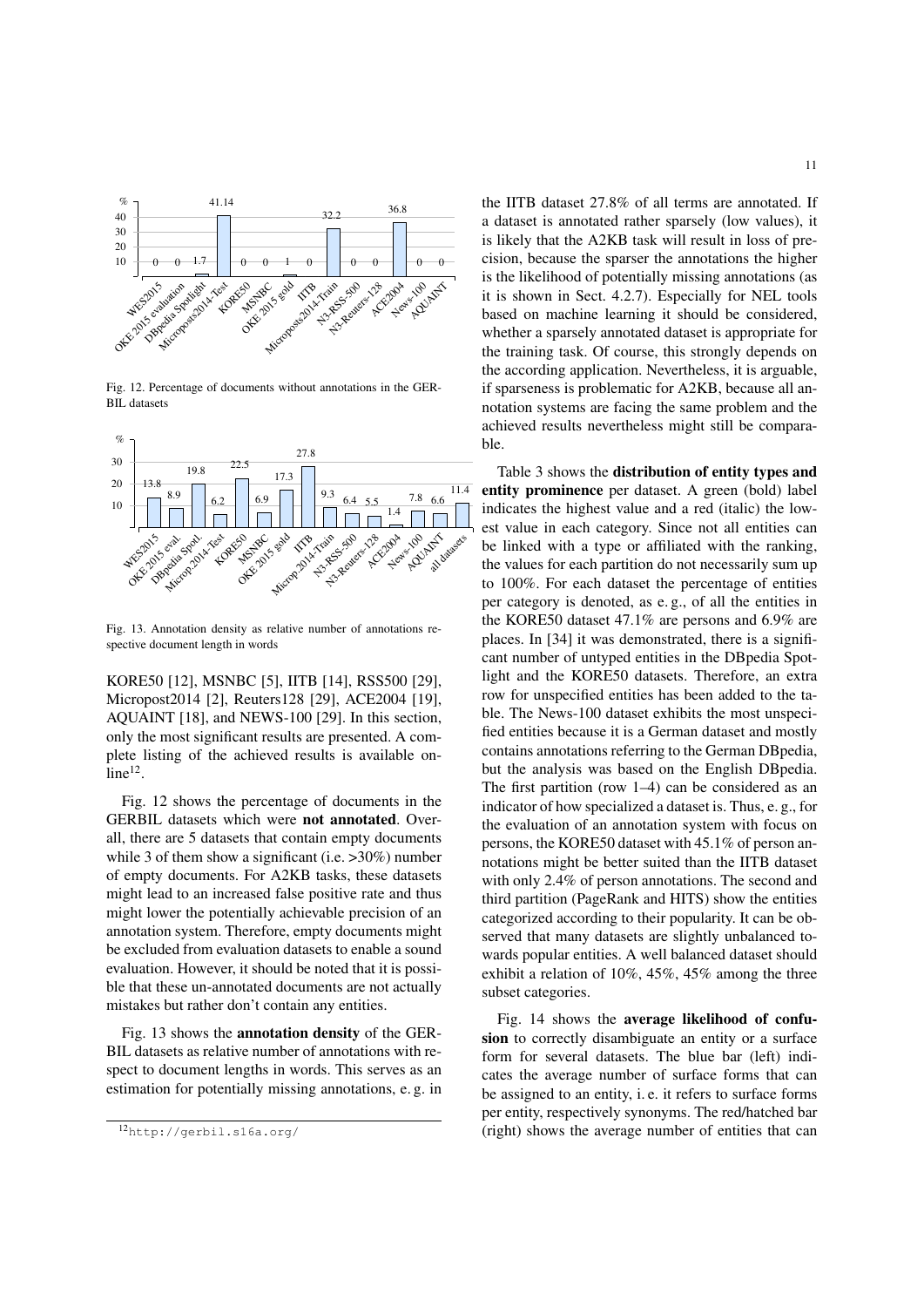|             | 2015<br><b>WES</b> | $2015$ eval<br>OKE: | DBpedia Spotl. | Microp. 2014 Test | KORE50 | <b>MSNBC</b> | gold<br><b>OKE 2015</b> | Ë    | 2014 Train<br>Microp. | N3-RSS-500 | N <sub>3</sub> -Reuters-128 | ACE2004 | News-100 | AQUAINT | all datasets |
|-------------|--------------------|---------------------|----------------|-------------------|--------|--------------|-------------------------|------|-----------------------|------------|-----------------------------|---------|----------|---------|--------------|
| Persons     | 18.4               | 30.3                | 3.0            | 16.6              | 45.1   | 27.2         | 29.3                    | 2.4  | 16.2                  | 15.9       | 6.5                         | 6.5     | 1.0      | 7.8     | 16.16        |
| Org.        | 3.4                | 11.1                | 3.0            | 9.0               | 16.0   | 9.0          | 18.3                    | 2.0  | 13.8                  | 10.5       | 20.7                        | 20.3    | 0.6      | 0.5     | 9.9          |
| Places      | 9.4                | 14.0                | 8.2            | 8.9               | 6.9    | 17.5         | 14.5                    | 3.5  | 14.2                  | 7.2        | 17.2                        | 35.0    | 0.3      | 24.5    | 13.0         |
| unspecified | 68.8               | 44.6                | 85.1           | 65.5              | 32     | 46.3         | 37.9                    | 92.1 | 55.8                  | 66.4       | 55.6                        | 38.2    | 98.1     | 55.5    | 60.14        |
| PageRank    |                    |                     |                |                   |        |              |                         |      |                       |            |                             |         |          |         |              |
| 10%         | 27.9               | 24.4                | 30.0           | 21.3              | 28.5   | 28.5         | 24.9                    | 14.8 | 26.0                  | 14.3       | 18.8                        | 22.2    | 0.4      | 25.3    | 22.0         |
| PageRank    |                    |                     |                |                   |        |              |                         |      |                       |            |                             |         |          |         |              |
| 10%-55%     | 48.9               | 39.5                | 47.6           | 49.8              | 48.6   | 32.2         | 0.3                     | 29.8 | 45.8                  | 23.0       | 31.4                        | 37.6    | 1.1      | 43.7    | 34.2         |
| PageRank    |                    |                     |                |                   |        |              |                         |      |                       |            |                             |         |          |         |              |
| 55%-100%    | 22.5               | 16.6                | 19.7           | 28.0              | 19.4   | 24.8         | 7.7                     | 15.0 | 25.6                  | 11.1       | 19.0                        | 15.1    | 0.7      | 23.9    | 17.8         |
| <b>HITS</b> |                    |                     |                |                   |        |              |                         |      |                       |            |                             |         |          |         |              |
| 10%         | 28.4               | 21.1                | 32.4           | 31.4              | 27.8   | 29.8         | 26.9                    | 12.3 | 32.9                  | 18.3       | 19.0                        | 28.4    | 0.4      | 29.0    | 24.2         |
| <b>HITS</b> |                    |                     |                |                   |        |              |                         |      |                       |            |                             |         |          |         |              |
| 10%-55%     | 12.9               | 12.4                | 18.2           | 14.4              | 20.8   | 22.8         | 0.3                     | 12.2 | 13.6                  | 7.3        | 9.1                         | 11.4    | 1.4      | 45.3    | 14.4         |
| <b>HITS</b> |                    |                     |                |                   |        |              |                         |      |                       |            |                             |         |          |         |              |
| 55%-100%    | 58.0               | 47.0                | 48.2           | 51.8              | 47.2   | 32.1         | 50.2                    | 35.2 | 50.6                  | 23.2       | 40.6                        | 15.3    | 0.4      | 18.9    | 37.1         |

Table 3 Percentage of entities by entity type and entity popularity per dataset



Fig. 14. Average number of surface forms (SF) per entity (blue, left) and average number of entities per surface form (red/hatched, right) indicating the likelihood of confusion for each dataset

be assigned to a surface form, i. e. it refers to entities per surface form, respectively homonyms. The figure shows clearly that KORE50 uses surface forms with a high number of potential entity candidates, i. e. it contains a large number of homonyms. Since this dataset is focused on persons it is not surprising that surface forms representing first names, such as e. g. 'Chris' or 'Steve', can be associated with a large number of corresponding entity candidates. KORE50 was compiled with the aim to capture hard to disambiguate mentions of entities, which is confirmed by these observations. ACE2004 exposes the highest average number of surface forms for possible entities (35), i. e. it contains many synonyms.

In Section 4.2.2 a correlation analysis between the likelihoods of confusion for entities and surface forms with precision and recall is presented.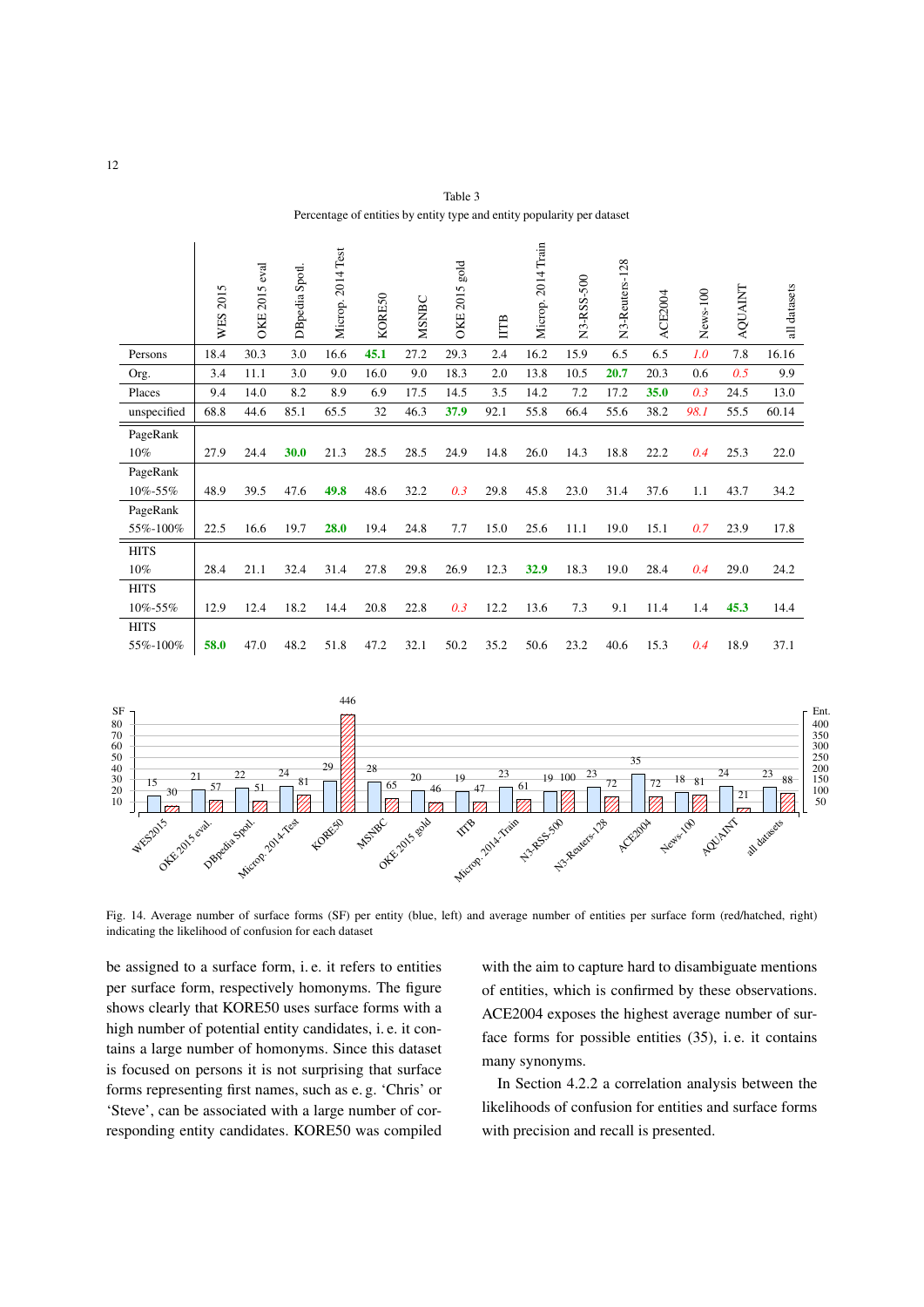Fig. 15 shows the average dominance of entities and surface forms in percent. The red/hatched bars show the *average dominance of entities*. The dominance of an entity expresses the relation between an entity's surface forms used in the dataset with respect to all its existing surface forms in the dictionary. Referring to Fig. 15, the KORE50 dataset uses only 9% of the surface forms that are provided in the dictionary. This indicates also how well the dataset's surface forms are covered by the dictionary's surface forms.

On the other hand, the blue bars show the *average dominance of surface forms*. The dominance of a surface form expresses the relation of how many entities are using this surface form in the considered dataset and the overall number of entities in the dictionary using this surface form.

Referring to Fig. 15, the KORE50 dataset in which many persons are annotated uses only 7% of the possible entities for the contained surface forms. In average, entities are represented in the WES2015 dataset with 21% of their surface forms.

Since the datasets with a high likelihood of confusion have a low dominance, it is arguable that these two measures express somehow the contrary. For example, the KORE50 dataset has a high likelihood of confusion for surface forms with 446 entities for one surface form on the average. This means that for a high dominance each surface form is represented by more than 400 entities within this dataset. Such a high dominance means also that a high coverage of surface forms (dominance of entities) or entities (dominance of surface forms) is present. For example, in the WES2015 dataset, which is focused on blog posts on rather specific topics, many rare entities (i.e. entities with a low popularity) with many different notations are used resulting in a likelihood of confusion of 15 surface forms for an entity on the average. The average dominance of entities is quite high with 21%, since the likelihood of confusion is low and topic specific blog posts often vary the surface forms for an entity to enrich the spiritedness of the text. This is commonly known from articles or essays, where the author usually tries to minimize frequent repetitions of surface form by varying the surface form for the entity under consideration to avoid monotony and to make the article more interesting to read. It might be concluded that a high dominance covers the diversity of natural language more precisely and therefore could be considered a means to prevent overfitting.

The News-100 dataset shows an anomaly in the dominance of entities, which is larger than 100 %. The reason for that is that the dataset contains a large number of entities from the German DBpedia. For these entities a surface form cannot be found in the dictionary (which was generated from the English DBpedia). That means, there are more surface forms present in the dataset than in the dictionary, which results in a dominance value larger than 100 %.

This section has introduced and discussed the results of the statistical dataset analysis. Based on the information embedded in the NIF dataset files, a customized reorganisation of datasets can be accomplished as explained in the following section.

## *4.2. Insights from Remixing Datasets*

To gain more insights on the interplay of annotation systems performance and the introduced dataset characteristics, this section describes how the datasets are reorganized to determine each system's performance with focus on a given measure.

The approach is to first combine the datasets into one large dataset and then divide it into partitions. Each partition contains only those annotations or documents that lie in a specified interval of values of one of the proposed measures. For this purpose and to insert the statistical data into the NIF document the proposed library has been applied. Subsequently, the entire dataset was stored in an RDF triple store. With the SPARQL queries proposed in the previous sections, each partition was constructed and stored in a separate NIF document, which was submitted to the official GERBIL service to acquire the results.

For the conducted experiments the following public and GERBIL 'shipped' datasets have been used: DBpedia Spotlight, KORE50, Reuters128, RSS500, ACE2004, IITB, MSNBC, News100, AQUAINT. Other available datasets were either not publicly available or not in the NIF format.

Since the official GERBIL service was used to conduct the experiments, the therewith provided systems are included in the experiments. Unfortunately, not all systems returned consistent results due to too many errors or insufficient availability. However, if sufficient results could be provided, the system was included in the analysis.

The following annotation systems provided by GERBIL have been used: AGDISTIS [36], AIDA [13], Babelfy [20], DBpedia Spotlight [17], Dexter [3], Entityclassifier.eu [6], FOX [33], Kea [42], WAT [23] and PBOH [9].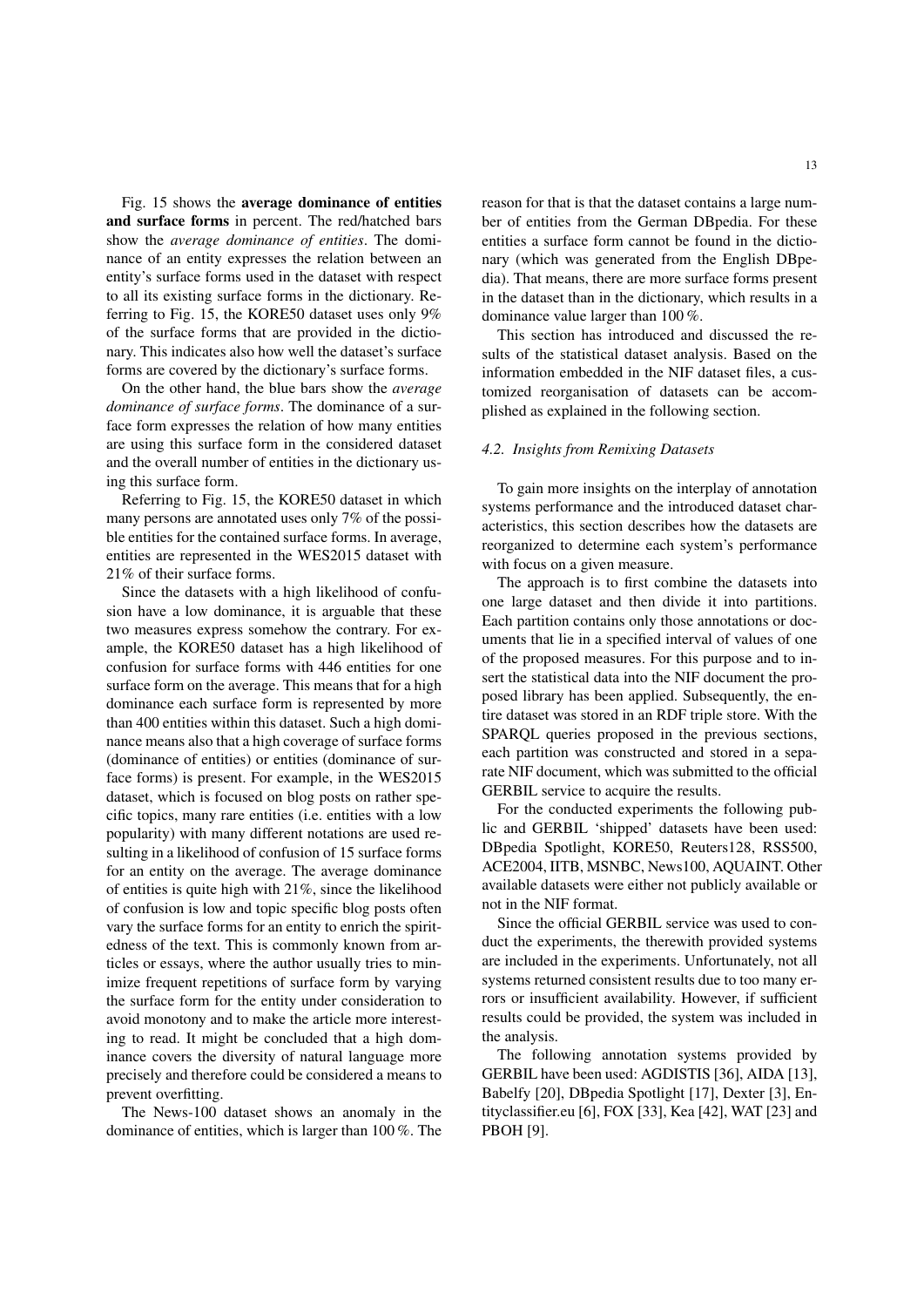

Fig. 15. Average dominance for surface forms (blue) and entities (red/hatched) per dataset

The measures used in the subsequent experiments are the measures currently supported by the library (i.e. likelihood of confusion, HITS, PageRank, density, and numbers of annotations). In general, both the A2KB as well as D2KB types of experiments, might be applied. For likelihood of confusion, HITS and PageRank only D2KB is provided because these are characteristics of the annotations. Number of annotations as estimation for the size of the disambiguation context is used with A2KB and D2KB types of tasks, density as characteristic of documents is used with A2KB only. All data as well as the achieved results can be found online<sup>13</sup>

#### 4.2.1. Value distribution and partitioning

Fig. 16 presents the distribution of the data values over all datasets. In total, the dataset contains 16,821 annotation in 1043 documents. The figure shows a distribution chart for each measure. On the charts, the x-axis shows the number of annotations (for confusions, HITS, PageRank) or documents (for density and number of annotations). The y-axis shows the absolute values of the measures. Each of the charts approximate a power-law distribution, i.e. only a few items exhibit large values and many items smaller values. For HITS and PageRank only 14,372 items are available, because for 2,449 entities no HITS or PageRank value could be determined.

We have decided to apply a decile partitioning. It seems a reasonably well choice to indicate low. medium, large as well as the boundary values. When partitioning on the item values an uneven distribution of values over the partitions occurs because of the

l3https://github.com/santifa/hfts/blob/ master/Results.md



Fig. 16. Distribution of values (linear scale).

power-law, i.e. the first partition would contain a very large disproportionate number of items and the last partition only a very few items. To achieve a more even distribution a logarithmic scaling on the values is applied as shown in Fig. 17. The red horizontal dashed lines indicate the partition boundaries. Table 4 shows for each measure the threshold values (thr) for the partition boundaries as well as the number of items per partition (qty). For HITS and PageRank an additional partition was introduced to also include the items with-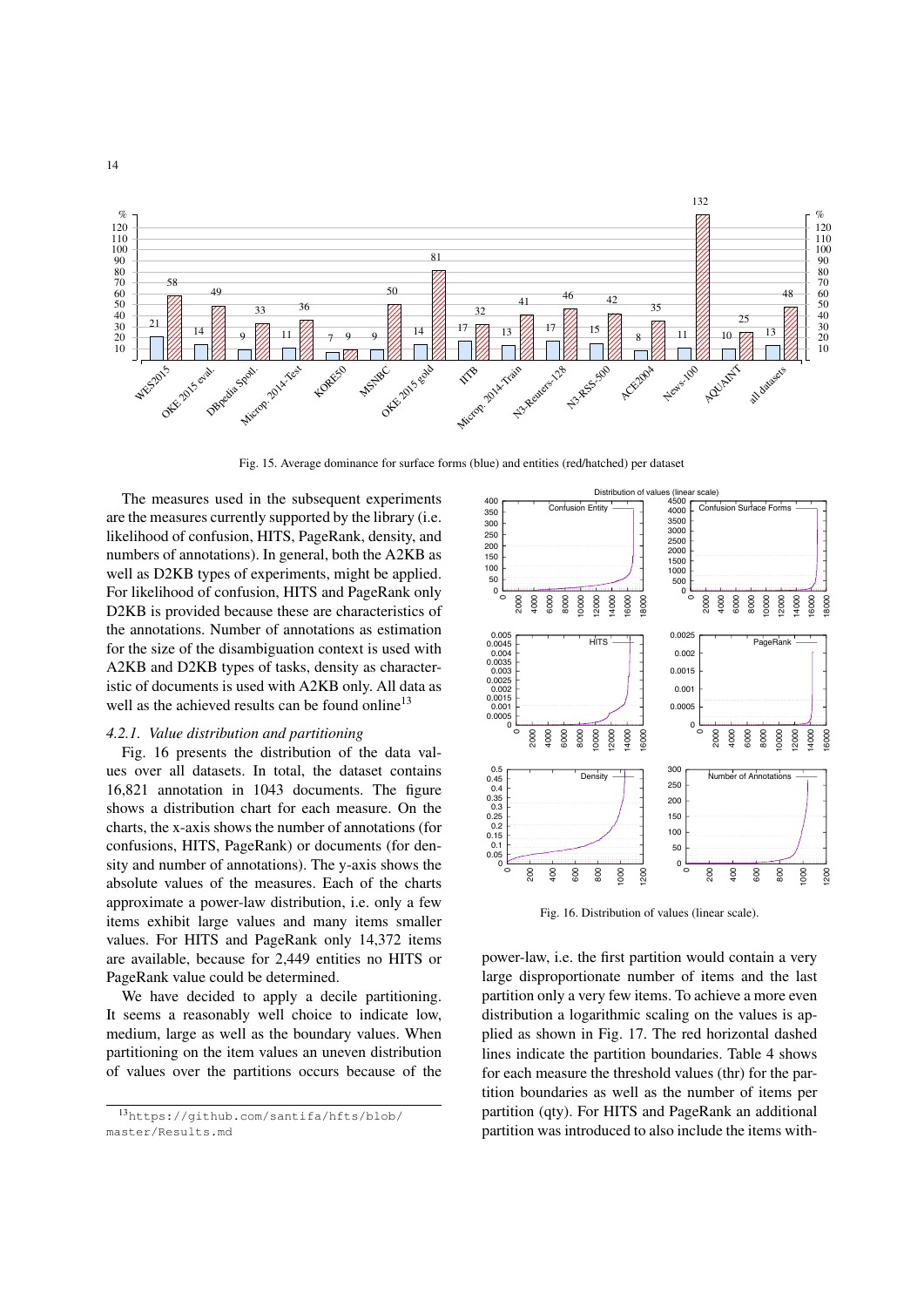Table 4

Partitioning thresholds (log-based) and annotation/document quantities (this table is best viewed in color).

|                | Conf. Surf. |      | Conf. Ent.          |      | PageRank       |      | <b>HITS</b>    |      | Num. Anno.          |     | Density |                |
|----------------|-------------|------|---------------------|------|----------------|------|----------------|------|---------------------|-----|---------|----------------|
| Part.          | thr         | qty  | thr                 | qty  | thr            | qty  | thr            | qty  | thr                 | qty | thr     | qty            |
| $\Omega$       | $\leq$ 2    | 8143 | $\langle 2 \rangle$ | 3946 | unspec.        | 2449 | unspec.        | 2449 | $\langle 2 \rangle$ | 20  | < 0.009 | $\overline{4}$ |
| 1              | 5           | 1368 | 3                   | 599  | $< 1.39E - 07$ | 3211 | $< 5.77E - 09$ | 2456 | 3                   | 595 | 0.015   | 10             |
| $\overline{c}$ | 12          | 1893 | 6                   | 812  | $4.03E-07$     | 1341 | $2.63E-08$     | 19   | 5                   | 63  | 0.023   | 26             |
| 3              | 28          | 2026 | 11                  | 2256 | 1.17E-06       | 1504 | 1.20E-07       | 200  | 9                   | 86  | 0.035   | 58             |
| $\overline{4}$ | 64          | 1581 | 19                  | 2802 | 3.39E-06       | 2072 | 5.48E-07       | 446  | 16                  | 93  | 0.055   | 194            |
| 5              | 147         | 963  | 34                  | 3245 | 9.85E-06       | 2753 | 2.50E-06       | 819  | 29                  | 61  | 0.086   | 333            |
| 6              | 338         | 382  | 62                  | 2204 | 2.86E-05       | 1869 | 1.14E-05       | 1474 | 50                  | 33  | 0.133   | 197            |
| 7              | 777         | 297  | 111                 | 744  | 8.29E-05       | 1010 | 5.21E-05       | 2314 | 87                  | 33  | 0.207   | 129            |
| 8              | 1786        | 128  | 200                 | 203  | 2.40E-04       | 331  | 2.38E-04       | 2960 | 153                 | 35  | 0.322   | 65             |
| 9              | 4105        | 40   | 361                 | 10   | 6.98E-04       | 135  | 0.001          | 2744 | 267                 | 24  | 0.500   | 27             |
| 10             |             |      |                     |      | 0.002          | 146  | 0.005          | 940  |                     |     |         |                |



Fig. 17. Distribution of values (log scale).

out a value (unspec.). Each threshold is meant as the upper boundary of the partition, thus the lower boundary is the threshold of the previous partition. The color coding in the background of the cells will be explained later.

## 4.2.2. Likelihood of confusion of surface forms

Fig. 18 shows the experimental results of each system for the likelihood of confusion of surface forms. Each graph shows the partitions (x-axis), as well as



Fig. 18. Likelihood of confusion for surface forms (D2KB)

the determined  $F_1$ -measure  $(f_1)$ , precision  $(p)$ , and recall  $(r)$  for each partition. In the background the relative sizes of the partitions are indicated with boxes (see Tab. 4 for specific values).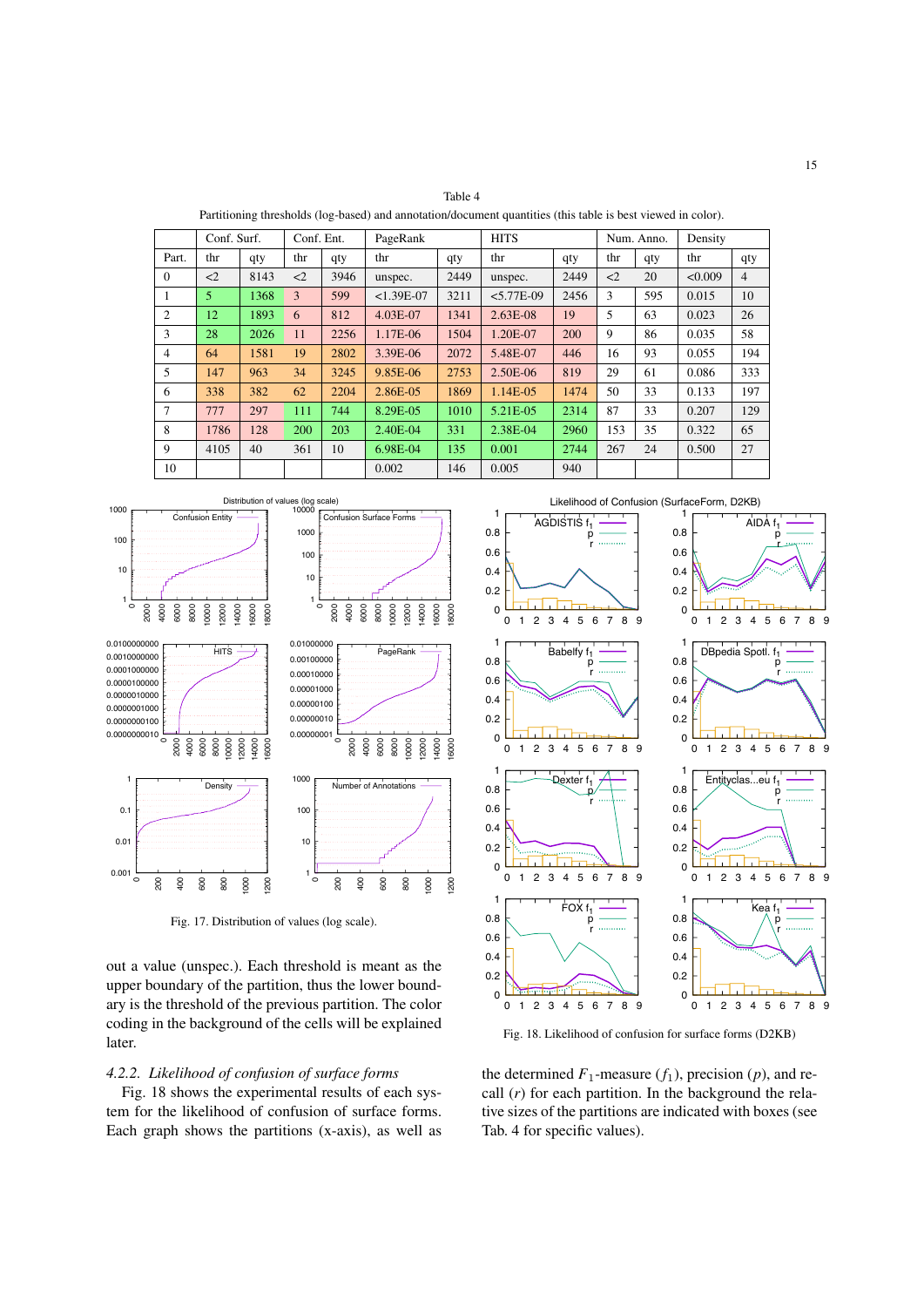The likelihood of confusion for surface forms describes the number of entities mapping to one particular surface form. For an annotation in the dataset, a confusion of 30 signifies that 30 possible entities for that surface form exist (homonymy).

The leftmost partition (0) contains lower values, thus annotations contain surface forms with fewer numbers of entities mapping to them and therefore a lower likelihood of confusion. Typical are for example surface forms mentioning full names, as e.g., 'Britney Spears', 'Northwest Airlines', or 'JavaScript'. The rightmost partition (9) shows larger values. It is expected that the annotations in the right partitions are more difficult to disambiguate since they exhibit a larger likelihood of confusion. The first partition contains almost half of all values, indicating that for almost half of the annotations only one entity maps to the surface form. For the second to sixth partition a reasonable even distribution is given. Considering Tab. 4, only 40 items are in the rightmost partition. These include the names Allen, Bill, Bob, Carlos, David, Davis, Eric, Jan, John, Johnson, Jones, Karl, Kim, Lee, Martin, Mary, Miller, Paul, Robert, Ryan, Steve, Taylor, and Thomas.

This experiment was applied as a disambiguation task (D2KB)<sup>14</sup>. However, the Entityclassifier.eu system did not provide results for partitions 7,8, and 9 (set to zero). WAT and PBOH created too many errors and have been excluded in this experiment.

To interprete the figures in general, the presented graphs show a trend from the upper left to the lower right, meaning that the systems performance decreases with growing likelihood of confusion. Many systems, except AIDA and Babelfy, fail with surface forms having more than ca. 1,700 entities mapping to (8th partition and above). Entityclassifier.eu, Dexter, and FOX show a very strong focus on precision, at the expense of recall, as we can also see in the further experiments.

It can be concluded that the fewer entities are mapping to a particular surface form, the easier seems the disambiguation task. For surface forms with more than 1,700 potential entity candidates the reliability of the disambiguation might drop dramatically.

## 4.2.3. Likelihood of confusion of entities

Fig. 19 shows the experimental results of each system for the likelihood of confusion of entities. The graphs are presented in the same way as for the previ-

Fig. 19. Likelihood of confusion for entities (D2KB)

ous measure. The likelihood of confusion for entities describes to how many surface forms the entity of an annotation is mapping to. For an annotation, a confusion of 30 means that 29 surface forms besides the one within the annotation share the same entity.

The leftmost partition (0) contains lower values, thus annotations with entities mapping to only one surface form. The rightmost partition (9) contain annotations with entities mapping to more than 361 surface forms e.g. dbp: United\_States. The number of items across the partitions is more evenly distributed than for the previous measure.

This experiment was applied as disambiguation task  $(D2KB)^{15}$ . All participating systems except WAT and PBOH returned valid results, Entityclassifier.eu returned several faulty results.

16



<sup>&</sup>lt;sup>14</sup>http://gerbil.aksw.org/gerbil/experiment? id=201712060006

 $15$ http://gerbil.aksw.org/gerbil/experiment? id=201712050002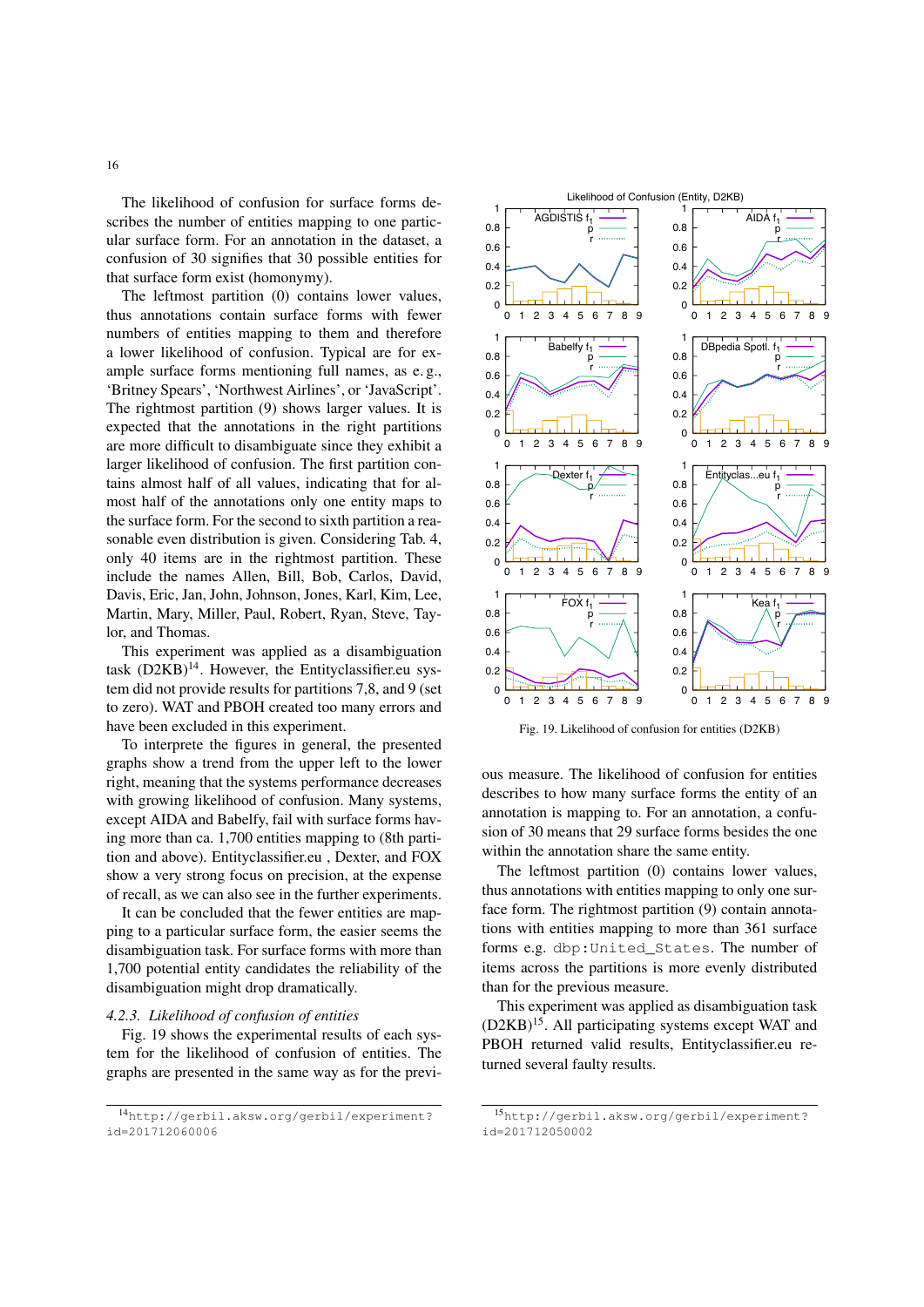In general, there is an upward trend, i.e., the more surface forms are available for an entity, the better it is. However, almost all systems have in common, that the performance drops rather abruptly on the first partition (0) compared to the second partition (1). A closer look on the partition data revealed that a large share of the entities in partition 0 are resources originating from Wikipedia redirect and disambiguation pages (e.g. dbp: Diesel, dbp:Thermoelectricity). Typically, these resources only map to a single surface form, which is why they occur in partition 0. Assumably, the systems are not annotating redirect and disambiguation resources, since they prefer to use the main resource and not resources directing to it. Some datasets show a drop at partition 7, but the partition data does not show obvious anomalies. Since we only can access the performance values provided by the GERBIL experiments, and therefore cannot access the actual annotations systems results, it is impossible to further investigate on that now.

Overall, it can be concluded that the more surface forms an entity is mapping to, the better the systems performances are. Furthermore, the datasets containing a larger number of redirect and disambiguation resources can bias the systems performances. Future work will repeat this analysis without bias to gain insights about, how well the systems really perform on the first partition.

## 4.2.4. PageRank

Fig. 20 shows the systems performances on the popularity estimation via PageRank values. Now, an additional partition is included in the graphs, which is located left (partition 0) showing the results on the 2,449 annotations, where no PageRank was given. For all other partitions, the PageRank values increase from left to right. Thus, popular entities can be found on the right hand. The distribution of values across the partitions is reasonable even.

The experiments were conducted as D2KB task<sup>16</sup>. With the exception of Entityclassifier.eu and FOX, all systems returned error free results. For the time of the execution of these experiments, also the WAT system was available. PBOH was not available.

In the graph a general uprising trend can be observed, i.e. popular entities are better disambiguated than unpopular entities, but with the exception of



Fig. 20. Results for PageRank (D2KB)

AIDA and Babelfy, all systems struggle with extremely popular entities (partition 10). A view in the data revealed that the 146 annotations only refer to the 4 entities dbp: Germany, dbp: United\_States, dbp:Americas and dbp:Animal. It might be that some of the effect comes from the confusion of dbp: United\_States and dbp: Americas. Therefore, partition 10 might not be sufficiently representative. The entities with the largest PageRanks (e.g. from partition 8) mostly refer to countries and popular locations as well as to the entity dbp: Insect.

In conclusion, a positive correlation  $(>0.7)$  between the PageRank values and the systems performances can be observed. It seems likely that popular entities are used much more frequently, while being described via many varying surface forms.

#### 4.2.5. HITS

Similarly to PageRank, HITS values were not provided for all entities, thus partition 0 contains the annotations with unspecified values (see Fig. 21). For the

 $^{16}$ http://gerbil.aksw.org/gerbil/experiment? id=201712060001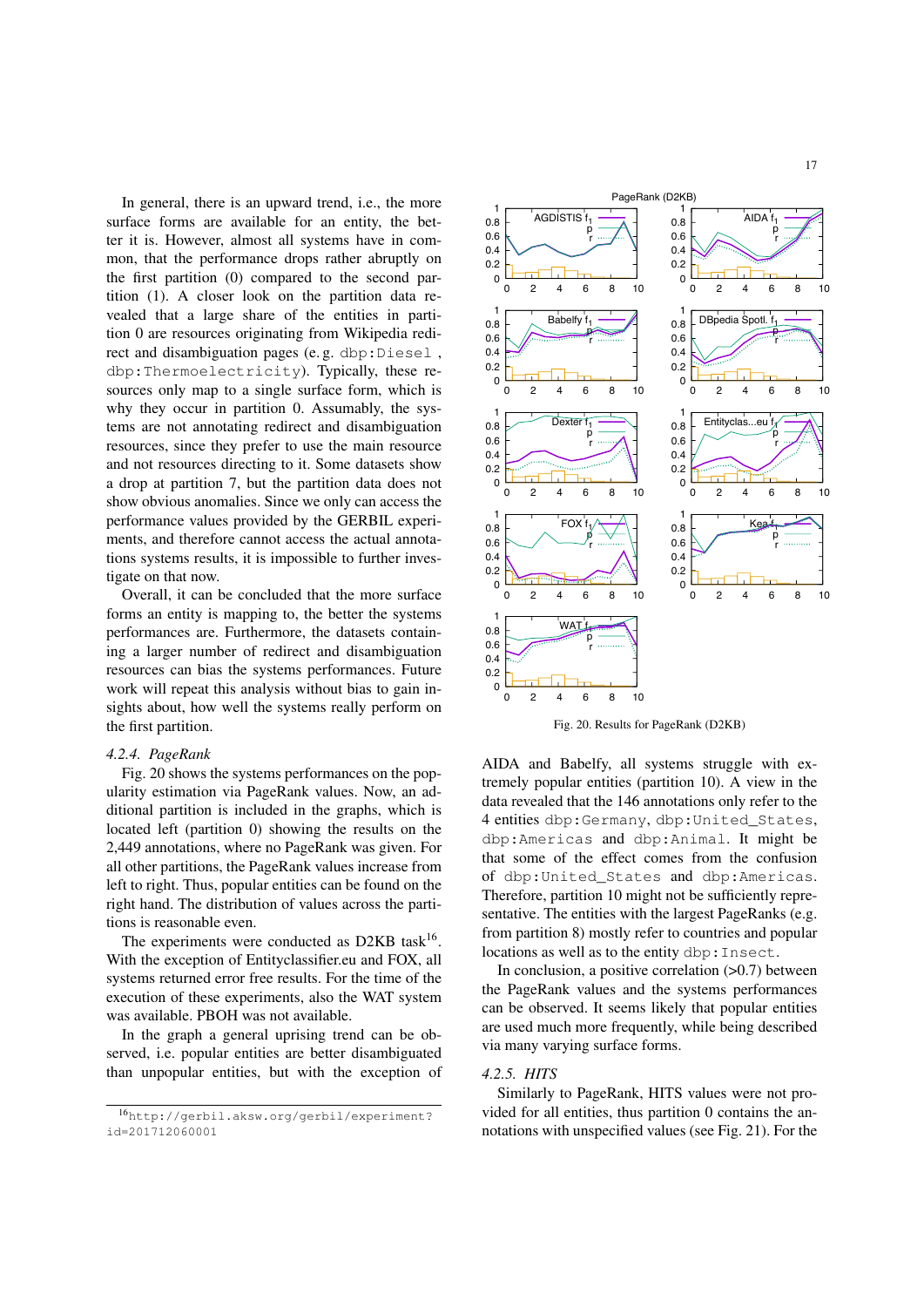

Fig. 21. Results for HITS (D2KB)

other partitions the HITS values are increasing from left to right. According to Tab. 4, partition 2 contains only very few annotations (19). The other partitions contain a more representative number of items.

Again, the experiments were conducted as D2KB tasks<sup>17</sup>. However, the Entityclassifier.eu, WAT, and PBOH produced too many faulty results and had to be excluded from the evaluation.

The HITS analysis reveals that for very low values (partition 1) and higher values (partition 6 and upwards) the systems provide better results than for the medium values (partitions 2-5). There is a weak correlation among HITS and the systems performances  $(>0.4)$ . This could be interpreted as with increasing partition number there are more entities with higher popularity, which might cause better disambiguation results.



Number of Annotations (D2KB)

 $\mathbf{R}$ 

 $\mathbf{C}$ 

 $0.8$ 

 $0<sub>6</sub>$ 

 $0<sub>4</sub>$ 

 $0.2$ 

 $0.8$ 

 $\mathbf{0}$ 

 $\Omega$  $\overline{1}$   $\overline{2}$ 

DBpedia Spotl. f

AIDA1

3 4 5 6

 $\overline{7}$ 

 $\mathsf{R}$ q

**AGDISTIS** 

2 3 4 5 6 7

**Babelfy** f

 $0.8$ 

 $0<sub>6</sub>$ 

 $0<sub>4</sub>$ 

 $0.2$ 

 $0.8$ 

 $\mathfrak{c}$ 

 $\Omega$  $\overline{1}$ 

 $\mathbf 0$  $\overline{1}$  $\mathbf 2$ 

Fig. 22. Results for Number of Annotations (D2KB)

89

#### 4.2.6. Number Of Annotations

3 4 5 6 7

Fig. 22 and 23 show the results for the number of annotations measure. This measure is not to be interpreted as a quality of the annotations but of the documents. Tab. 4 shows that more than half (595) of the 1,043 documents contain exactly 3 annotations, indicated by partition 1. Only 20 documents contain fewer annotations (partition 0). The number of annotations also corresponds to the size of the 'disambiguation context'.

For this measure both experiment types  $D2KB^{18}$ (Fig. 22) and  $A2KB^{19}$  (Fig. 23) were conducted. For the A2KB task, the AGDISTIS system was not available, because it is only capable of D2KB tasks. For the period of D2KB experiments also the PBOH system was available. Entityclassifier.eu produced several er-

 $17$ http://qerbil.aksw.org/gerbil/experiment? id=201712060011

<sup>&</sup>lt;sup>18</sup>http://gerbil.aksw.org/gerbil/experiment? id=201711280011

<sup>&</sup>lt;sup>19</sup>http://gerbil.aksw.org/gerbil/experiment? id=201711280030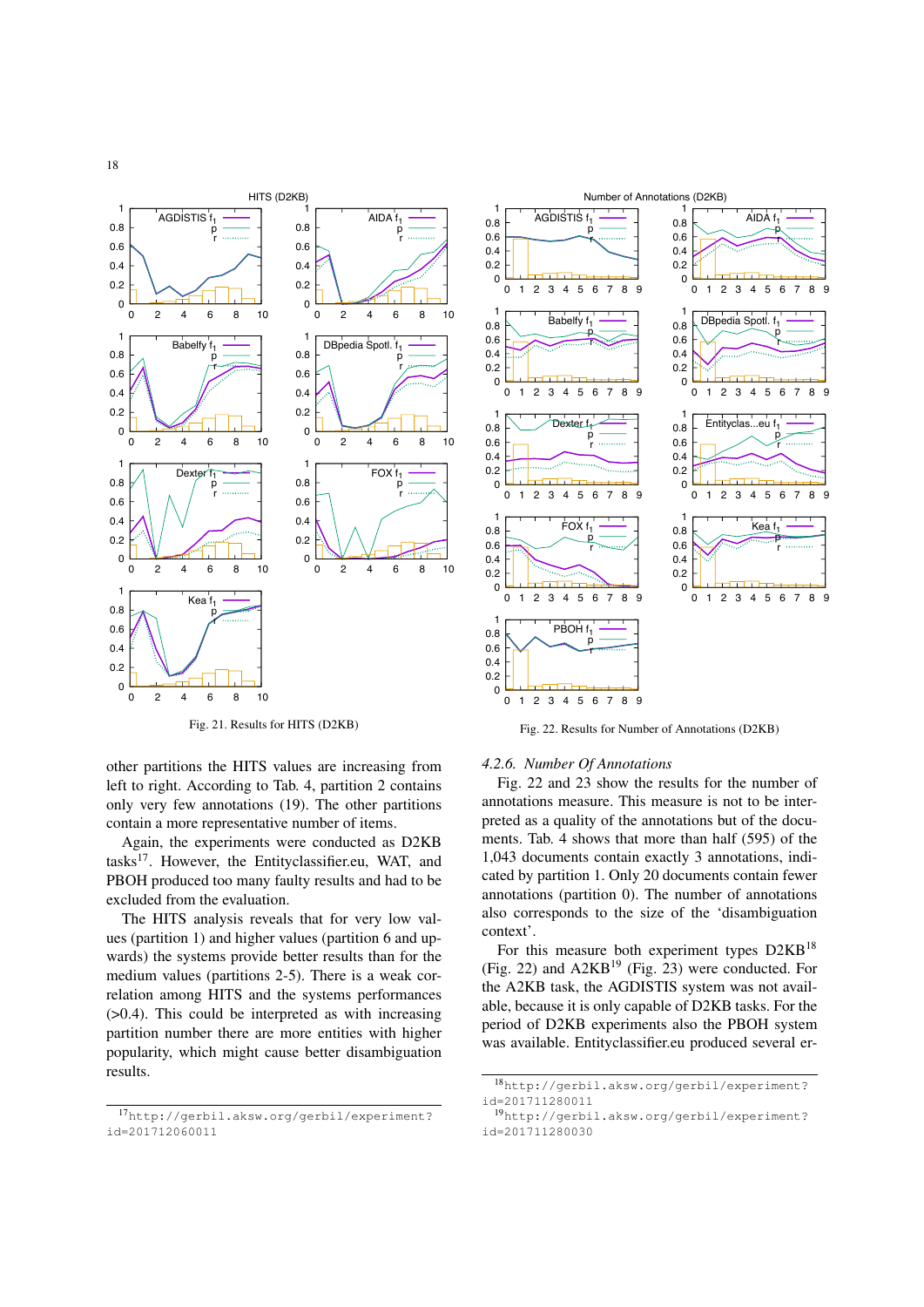

Fig. 23. Results for Number of Annotations (A2KB)

rors, but overall, the results seem to be valid. WAT was not available.

In Fig. 22 (D2KB) it can be observed that some systems are not robust against growing context size, as e.g., AGDISTIS, AIDA, Entityclassifier.eu, and FOX. The other systems exhibit a more or less constant behaviour. The annotation tasks (A2KB) presented in Fig. 22 confirm this observation. Almost every system increases precision with growing context sizes, but on the expense of recall. This drifting apart occurs between the 4th and 6th partition (16 to 50 annotations per document). KEA seems to strongly benefit from increasing context sizes, while FOX benefits from smaller context sizes.

#### 4.2.7. Density

The results for the density measure are presented in Fig. 24. Density also is a quality of the documents and not of their annotations. Low density (left hand partitions) signifies that a longer document has only a few annotations. High density (right hand partitions) on the



Fig. 24. Results for Density (A2KB)

other hand signifies that a document contains many annotations relative to its length.

For density the experiments were conducted as A2KB tasks<sup>20</sup>. All participating systems except PBOH provided valid results.

From the presented graphs it can be observed that the systems perform on low dense documents with high recall, but comparably low precision. On the other hand, dense documents are annotated with higher precision, but lower recall. While Babelfy performs more or less evenly distributed, KEA seems to also maintain recall with denser documents. The break even point between precision and recall is located between the 4th and 6th partition (density between 0.055 and 0.133).

The density only estimates the number of missing annotations and the correlation between this metric and precision and recall supports this to some extent.

 $20$ http://gerbil.aksw.org/gerbil/experiment? id=201712050010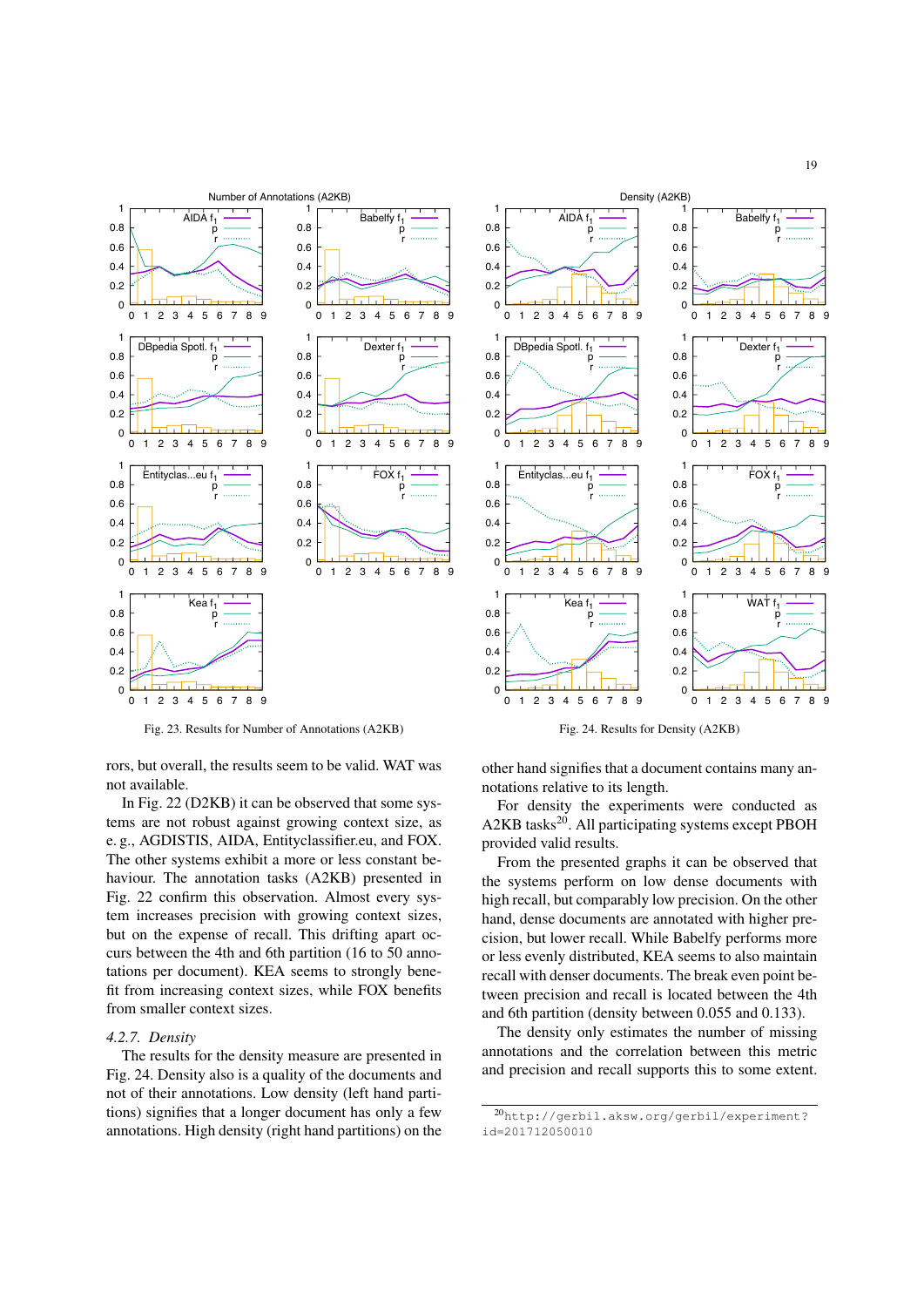However, it is important to also take into account the reasons for sparsity. Sparsity in the annotations can also stem from a specific combination of a knowledge base and documents. Very domain specific documents with little coverage in the knowledge base will often be sparsely annotated, even if the annotation is complete with respect to the knowledge base. This limits this metric's utility. It would be interesting to asses whether the density can be put in relation to the dominance of entities and surfaces forms in order to reduce domain and knowledge base dependencies.

#### *4.2.8. General Results*

Table 5 shows the achieved micro- $f_1$  results of the systems for the D2KB task. The top row indicates the original GERBIL results<sup>21</sup> (No Filter). Top results are indicated in green (bold) and the lowest results in red (italic). Each row shows the results for the dataset filtered according to a specific criteria. The second column shows the number of remaining annotations in the dataset after filtering. The penultimate column shows the average of the systems, the last column the Pearson correlation of the current row to the first row. Unfortunately the WAT system did not produce usable results and had to be excluded.

For persons<sup>22</sup>, organizations<sup>23</sup> and places<sup>24</sup> the results achieved by the systems are rather similar, but do not perfectly correlate to the baseline (first row). For persons and organizations PBOH seems to be the best system. KEA produces the best results for places and for the entities not falling into these categories (others). The others category strongly correlates with the baseline.

The next 2 rows separate annotations into a dataset containing entities with itsrdf:taClassRef statement (with Classes<sup>25</sup>) and without (without Classes<sup>26</sup>). The first dataset correlates very strongly to the baseline. For the annotations without class assignment the correlation is not so clear, furthermore the annotation performance was comparably low.

<sup>21</sup>http://gerbil.aksw.org/gerbil/experiment? id=201711230013

Another filtering was performed by filtering entities according to class membership of typical classes of the three different domains:  $Music<sup>27</sup>$ , Science<sup>28</sup>, and Movie/TV29. In every domain a different system performed best. The Pearson value for Music indicates a lower correlation.

The last four rows show datasets filtered according to thresholds of the proposed measures. For the first, we removed the first and last decile partition to avoid bias caused by disambiguation and redirect resources, too popular and unpopular entities, entities without information about PageRank and HITS, extremely short and large contexts, extreme homonyms and synonyms (likelihood of confusion). Furthermore, the density was restricted to a moderate level around the break even points between precision and recall to avoid major bias caused by extreme strong and low density. The filtered dataset is denoted as the 'low skew' dataset $30$ . The dataset contains 765 annotations in 118 documents. Considering Tab. 4, a grey cell background indicates that this partition was *not* included in the 'low skew' dataset.

From all these restrictions, all annotations have been filtered, which fall into the intersection of the opposite filters, denoted as the 'high skew' dataset $31$  (grey cells of Tab. 4). This results in only 66 annotations in 22 documents.

Tab. 5 shows that the results for the 'low skew' dataset are overall better than for the 'high skew' dataset. But surprisingly, 3 systems (KEA, AGDISTIS, Dexter) perform with larger f-measure than on the 'low skew' dataset. With a larger value of 0.898 the Pearson value suggests a slightly better correlation with the baseline for the 'low skew' dataset than for the 'high skew' dataset with 0.866.

For the 'high skew' dataset, 66 annotations might not be very representative, but applying all the restrictions resulted in this rather small dataset. To increase the size we attempted to relax the restrictions

<sup>22</sup>http://gerbil.aksw.org/gerbil/experiment? id=201711280013

<sup>23</sup>http://gerbil.aksw.org/gerbil/experiment? id=2017112800143

<sup>24</sup>http://gerbil.aksw.org/gerbil/experiment? id=201711280015

<sup>25</sup>http://gerbil.aksw.org/gerbil/experiment? id=201711280028

<sup>26</sup>http://gerbil.aksw.org/gerbil/experiment? id=201711280020

<sup>27</sup>http://gerbil.aksw.org/gerbil/experiment? id=201712060008 http://gerbil.aksw.org/ gerbil/experiment?id=201712110000 <sup>28</sup>http://gerbil.aksw.org/gerbil/experiment?

id=201712060009 http://gerbil.aksw.org/ gerbil/experiment?id=201712110001

<sup>29</sup>http://gerbil.aksw.org/gerbil/experiment? id=201712060007

<sup>30</sup>http://gerbil.aksw.org/gerbil/experiment? id=201712100002

<sup>31</sup>http://gerbil.aksw.org/gerbil/experiment? id=201712100003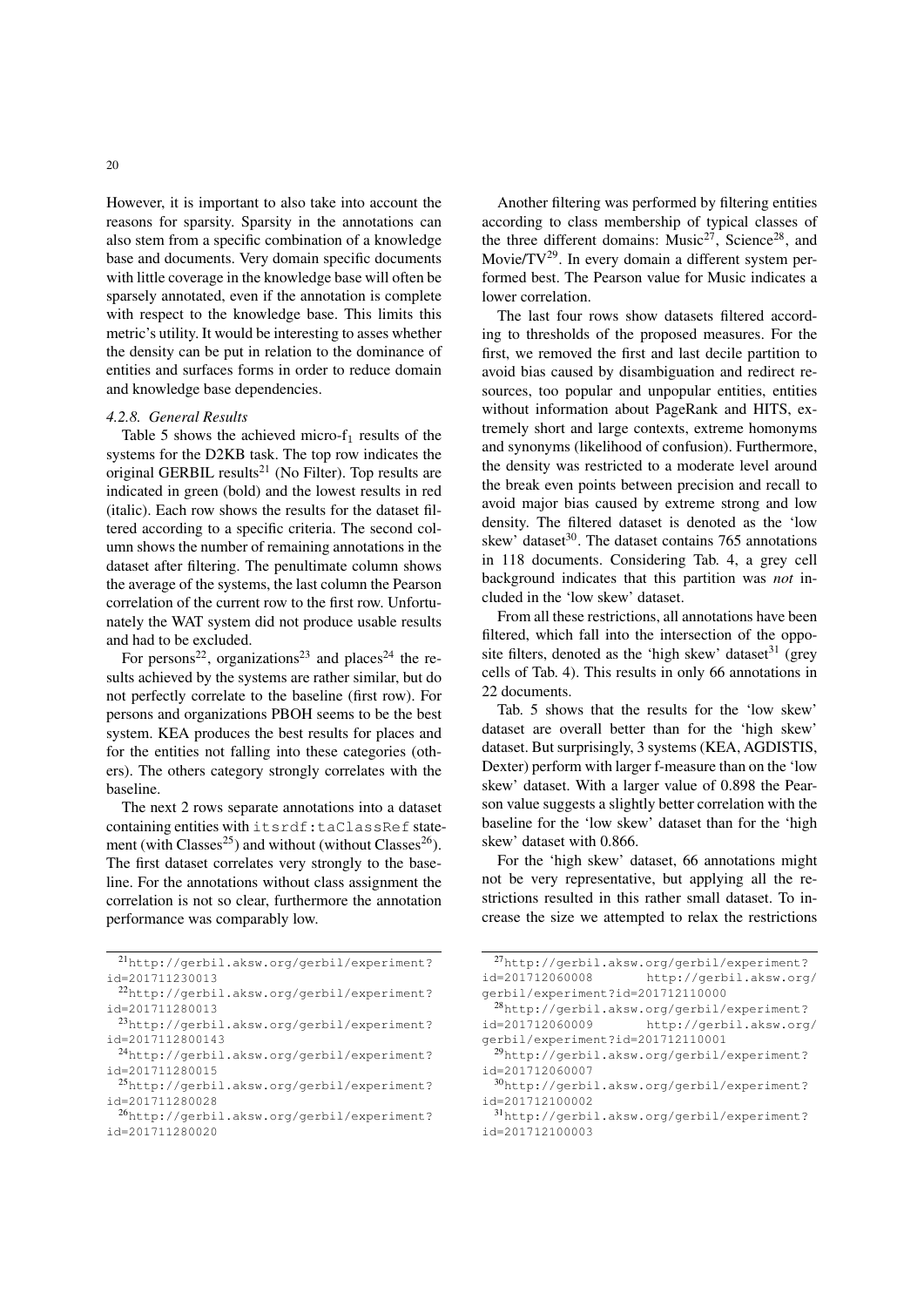slightly and created the 'medium skew' dataset $32$ . For this dataset the filters have not been applied all at once. According to a 'leave-one-out' principle, for each of the 6 filters (see header of Tab. 4) a datasets was created. The dataset for a particular filter was restricted only to the *other* filters. Finally, a join has been applied to the sets resulting in 595 annotations. The results presented in Tab. 5 show that the systems performed in a similar manner compared to the 'high skew' results. Four systems performed slightly better, the results of three diminished. Unfortunately we were not able to produce results for Dexter and Entityclassifier.eu. Thus, the correlation quotient is not informative. In general, the results of both 'high skew' datasets should be treated with caution since they are created on purpose from outliers and very likely contain bias. The consequence is, that the results are not trustful, and a system performing well on the 'high skew' datasets, e.g. KEA, must not necessarily perform well overall. However, we can see, that PBOH performs best on the 'low skew' dataset, and this seems to be an objective and reliable result.

The last two remixed datasets are derived from the 'low skew' dataset. The first one was compiled with the intent to include only annotations, which are comparably 'easy' to disambiguate<sup>33</sup>. The other one includes annotations which are considered more 'difficult' to resolve $34$ . Considering Tab. 4 the green, orange, and white partitions belong to the easy dataset, the red, orange and white partitions belong to the difficult datasets. Thus, the easy dataset preferably contains annotations with more popular entities and lower likelihood of confusion of entities and surface forms. For the difficult dataset annotations with unpopular entities and higher likelihood of confusion of entities and surface forms are considered. We did not further restrict the number of annotations and density values compared to the 'low skew' dataset, because the resulting datasets would have been too small.

KEA performed well on the dataset that was considered easier, but not on the difficult dataset where PBOH is ahead of all other systems. The average numbers of the easy and difficult datasets suggest that expectations have been fulfilled. The dataset considered more difficult to solve in fact is more difficult to solve and the easy dataset easier to solve than others. The results for the difficult dataset only slightly correlate with the overall results.

## *4.2.9. Measures of remixed datasets*

For a further detailed view on the data, the characteristics of the remixed datasets have been calculated and are presented in Fig. 25, 26, and 27.

Fig. 25 shows the density values of the remixed datasets. Since the datasets are filtered on annotation level and therewith some annotations were not included, it is to be expected that the density values are overall smaller compared to the unfiltered datasets (see Fig. 13). For the experiments conducted as D2KB tasks, the density does not influence the results. For A2KB tasks it might be more useful to remix on document level instead of annotation level.

In Fig. 26 the likelihood of confusions are presented. As expected, the difficult dataset contains a larger average number of entities per surface form, indicating more homonyms compared to the easy dataset. Furthermore, the number of surface forms per entity is smaller for the difficult compared to the easy dataset, indicating a smaller number of synonyms. We might conclude, that items of the Science category are more difficult to disambiguate than items of the Place category. The 'high skew' category almost only contains one item per surface form, respectively entity. Revising the data revealed that with the filtering of this category (cf. Tab. 4 grey background cells) partition 9 for the likelihoods of confusion has been completely cleared out by the other restrictions (PageRank, HITS, etc.). Thus, it seems that there exist some dependencies between the measures.

In Fig. 27 the dominance of entities and surface forms is presented. In general, for the remixed datasets the dominance of entities is larger than for the original datasets. This is to be expected, because by filtering out annotations in the dataset (reducing  $S^D$  and  $E^D$ ), the remaining entities are gaining more dominance.

#### *4.2.10. Dataset coverage*

To also observe the distribution of the origin datasets over the remixed datasets the following analysis is performed. Tab. 6 shows the coverage of the origin datasets (rows) and the remixed datasets (columns). The first data row shows the number of annotations in the remixed datasets. Column 'Complete' corresponds to the join of all origin datasets. The origin datasets are described row by row. Each origin dataset item

<sup>32</sup>http://gerbil.aksw.org/gerbil/experiment? id=201804090002

<sup>33</sup>http://gerbil.aksw.org/gerbil/experiment? id=201712120003 http://gerbil.aksw.org/ gerbil/experiment?id=201804020001

<sup>34</sup>http://gerbil.aksw.org/gerbil/experiment? id=201712120004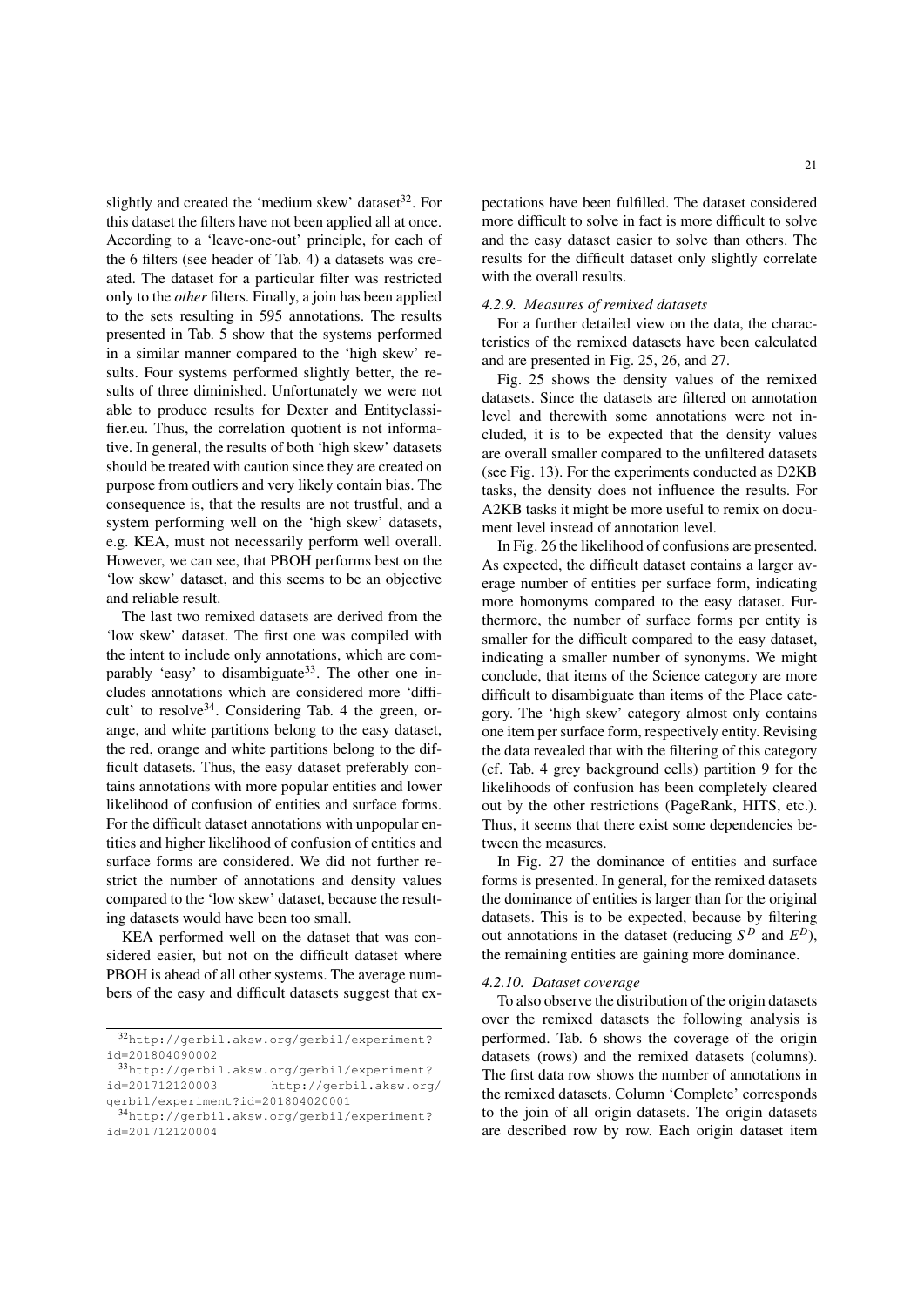|                 | ΙAΙ   | Babelfy | Spotl. | Dexter | Ent.cl. | <b>Fox</b> | KEA   | AGDI. | <b>AIDA</b> | <b>PBOH</b> | <b>AVG</b> | Pearson |
|-----------------|-------|---------|--------|--------|---------|------------|-------|-------|-------------|-------------|------------|---------|
| No Filter       | 16821 | 0.572   | 0.485  | 0.349  | 0.285   | 0.167      | 0.704 | 0.407 | 0.374       | 0.625       | 0.441      |         |
| Person          | 1556  | 0.830   | 0.407  | 0.506  | 0.505   | 0.268      | 0.795 | 0.645 | 0.756       | 0.839       | 0.617      | 0.779   |
| Organization    | 1084  | 0.731   | 0.530  | 0.519  | 0.487   | 0.325      | 0.732 | 0.675 | 0.756       | 0.838       | 0.621      | 0.796   |
| Places          | 1477  | 0.702   | 0.643  | 0.643  | 0.695   | 0.257      | 0.866 | 0.693 | 0.809       | 0.856       | 0.685      | 0.763   |
| other           | 12931 | 0.512   | 0.467  | 0.265  | 0.164   | 0.113      | 0.651 | 0.333 | 0.259       | 0.561       | 0.369      | 0.987   |
| with Classes    | 11306 | 0.658   | 0.560  | 0.410  | 0.342   | 0.129      | 0.807 | 0.406 | 0.425       | 0.742       | 0.498      | 0.992   |
| without Classes | 5515  | 0.381   | 0.324  | 0.212  | 0.168   | 0.235      | 0.467 | 0.413 | 0.277       | 0.385       | 0.318      | 0.829   |
| Music           | 525   | 0.545   | 0.449  | 0.560  | 0.511   | 0.189      | 0.704 | 0.582 | 0.684       | 0.656       | 0.542      | 0.693   |
| Science         | 225   | 0.797   | 0.574  | 0.364  | 0.259   | 0.136      | 0.778 | 0.307 | 0.451       | 0.756       | 0.491      | 0.953   |
| Movie/TV        | 305   | 0.631   | 0.367  | 0.406  | 0.379   | 0.239      | 0.618 | 0.477 | 0.515       | 0.688       | 0.480      | 0.871   |
| Low skew        | 765   | 0.617   | 0.614  | 0.327  | 0.428   | 0.144      | 0.646 | 0.361 | 0.500       | 0.694       | 0.481      | 0.898   |
| High skew       | 66    | 0.517   | 0.234  | 0.489  | 0.208   | 0.029      | 0.760 | 0.364 | 0.415       | 0.621       | 0.404      | 0.866   |
| Medium skew     | 595   | 0.567   | 0.297  | err    | err     | 0.183      | 0.681 | 0.366 | 0.344       | 0.603       | 0.435      | 0.932   |
| Easy            | 235   | 0.716   | 0.769  | 0.647  | 0.654   | 0.625      | 0.811 | 0.566 | 0.630       | 0.809       | 0.692      | 0.795   |
| Difficult       | 98    | 0.601   | 0.421  | 0.070  | 0.126   | 0.065      | 0.194 | 0.071 | 0.552       | 0.622       | 0.302      | 0.538   |

Table 5 Micro-f<sub>1</sub> results of D2KB systems for different remixed datasets.



Fig. 25. Annotation density as relative number of annotations respective document length in words

contains three lines of numbers. The first line shows the number of annotations covered in the columnwise dataset, e.g. the KORE50 dataset contains 144 annotations, whereas 3 of them also belong to the 'low skew' dataset. The second line just shows the relative numbers, e.g. the KORE50 dataset contributes 0.86% to the 'Complete' set of annotations and 0.39% to the 'low skew' dataset. The third line relates the number of annotations of the column to the size of the origin dataset, meaning that e.g. 2.08% of the KORE50 dataset also belong to the 'low skew' dataset. Special aspects are highlighted through bold font.

It is observable, that the IITB dataset contributes almost two thirds to the entire experiments, which also leads to a large coverage over the remixed datasets. 4.99% of its annotations fall into the 'med skew' category. IITB and KORE50 seemingly are the most 'high skew' datasets. But, the number of 'high skew' annotations overall is considerably low, so that it can be said, that there is no origin dataset which might suffer too much skewness.

On the other side, we see MSNBC and AQUAINT as considerably low skewed datasets. Over 20% of their annotations fall in that category.

With 11.97% of annotations AQUAINT has the largest fraction of easy annotations. The dataset with the largest relative number of difficult annotations is MSNBC with 5.23%. Surprisingly, the KORE50 dataset does not contribute to the difficult dataset at all, which contradicts KORE50's creation intention.

In summary, the share of 'high skew' elements overall is rather small. There is no dataset that should be excluded in further evaluation experiments because it is completely 'out of order'.

## 5. Conclusion

In this paper an extension of the GERBIL framework has been introduced to enable a more fine grained evaluation of NEL systems.

According to the predefined entity types, the KORE-50 benchmark dataset contains the most persons, N3- Reuters-500 the most organizations, and ACE2004 the most places. The IITB dataset on the other hand contains almost no persons, organizations, or places. According to the PageRank algorithm the DBpedia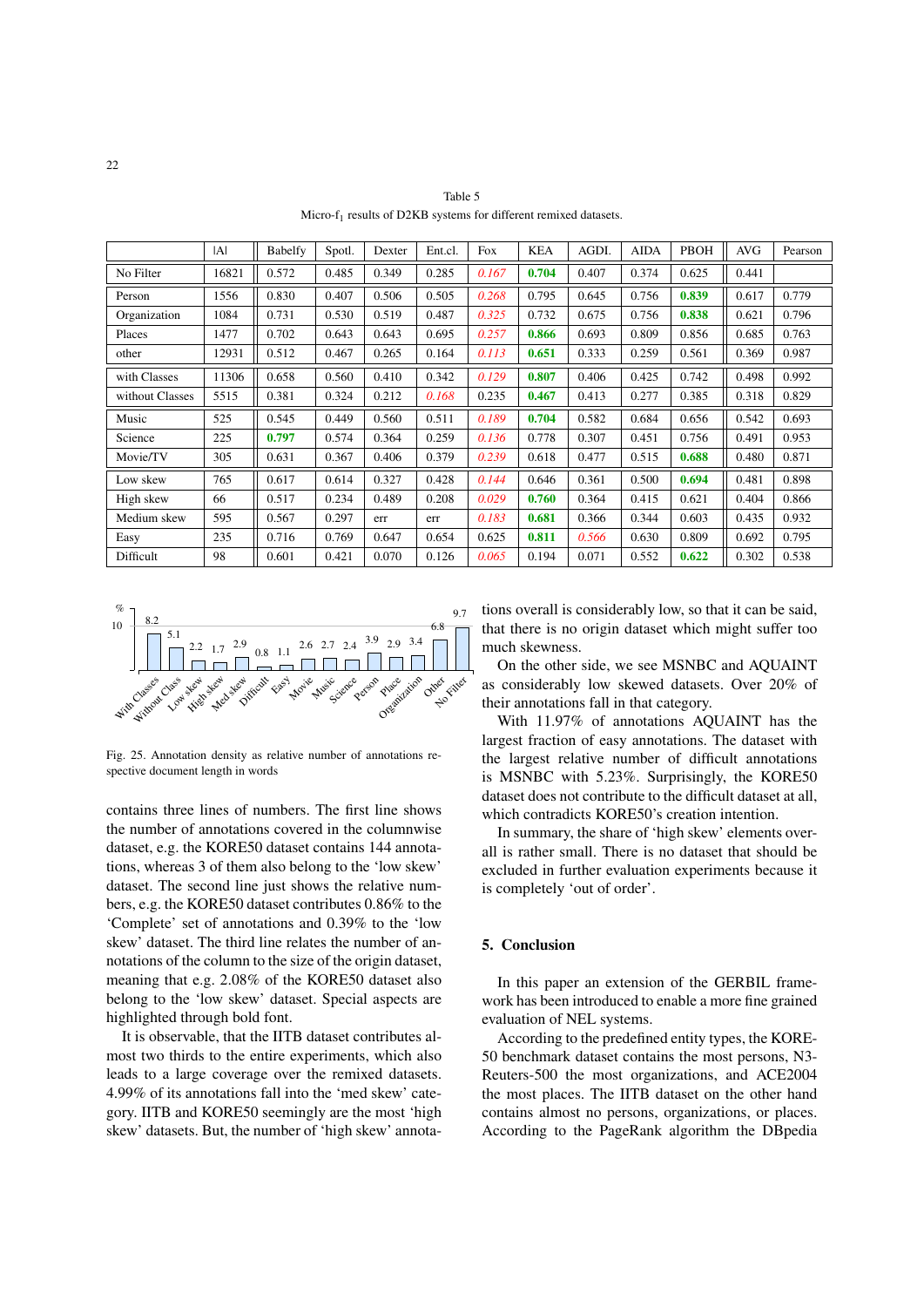

Fig. 26. Average number of surface forms (SF) per entity (blue, left) and average number of entities per surface form (red/hatched, right) indicating the likelihood of confusion for each dataset



Fig. 27. Average dominance for surface forms (blue) and entities (red/hatched) per dataset

Spotlight dataset contains the most prominent entities, while the Micropost 2014 Test dataset contains the most entities with medium and low prominence. N3- RSS contains the fewest popular and OKE 2015 gold standard the fewest medium and low prominence entities. The HITS value showed a more diverse picture with Micropost 2014 Train containing the most popular entities, MSNBC with the most medium prominence entities, and WES2015 with the most low prominence entities. On the other hand, IITB contains the fewest high prominence entities and OKE 2015 gold standard follows with the fewest medium prominence entities. N3-RSS-500 contains the fewest low prominence entities.

A stand-alone library has been introduced to enrich documents encoded in the NIF format with additional meta information. This enables researchers to remix existing NIF-based datasets according to their needs in a reproducible manner.

An exhaustive example was presented, on how to use the library to reorganize datasets according to the measures introduced earlier. Therefore, datasets were combined and partitioned to determine and visualize for each system correlations between a dataset property and the system's performance. It was ascertained that systems fail with homonyms with a likelihood of confusion beyond ca. 1,700 entities mapping to the surface form. From the analysis on entities' likelihood of confusions, it was confirmed that redirect and disambiguation resources strongly bias the overall results. However, the overall performance increases the more surface forms an entity is mapping to. It was also shown that the PageRank of entities correlates with the systems performance, but only up to a certain threshold. Interestingly, for the HITS measure the systems produced poor results on low to medium, but very good results on very low and larger values. It was further shown that not all systems are robust against a rising number of annotations in a text to disambiguate. Many systems tend to suffer loss of recall with larger numbers of items to disambiguate. While FOX greatly performs on smaller contexts, KEA benefits from larger numbers of annotations in a context. Finally, the density measure shows that text with rather few annotations can promote recall and demote precision very unevenly.

Furthermore, an overall comparison of different filtered datasets was given including a focus on specific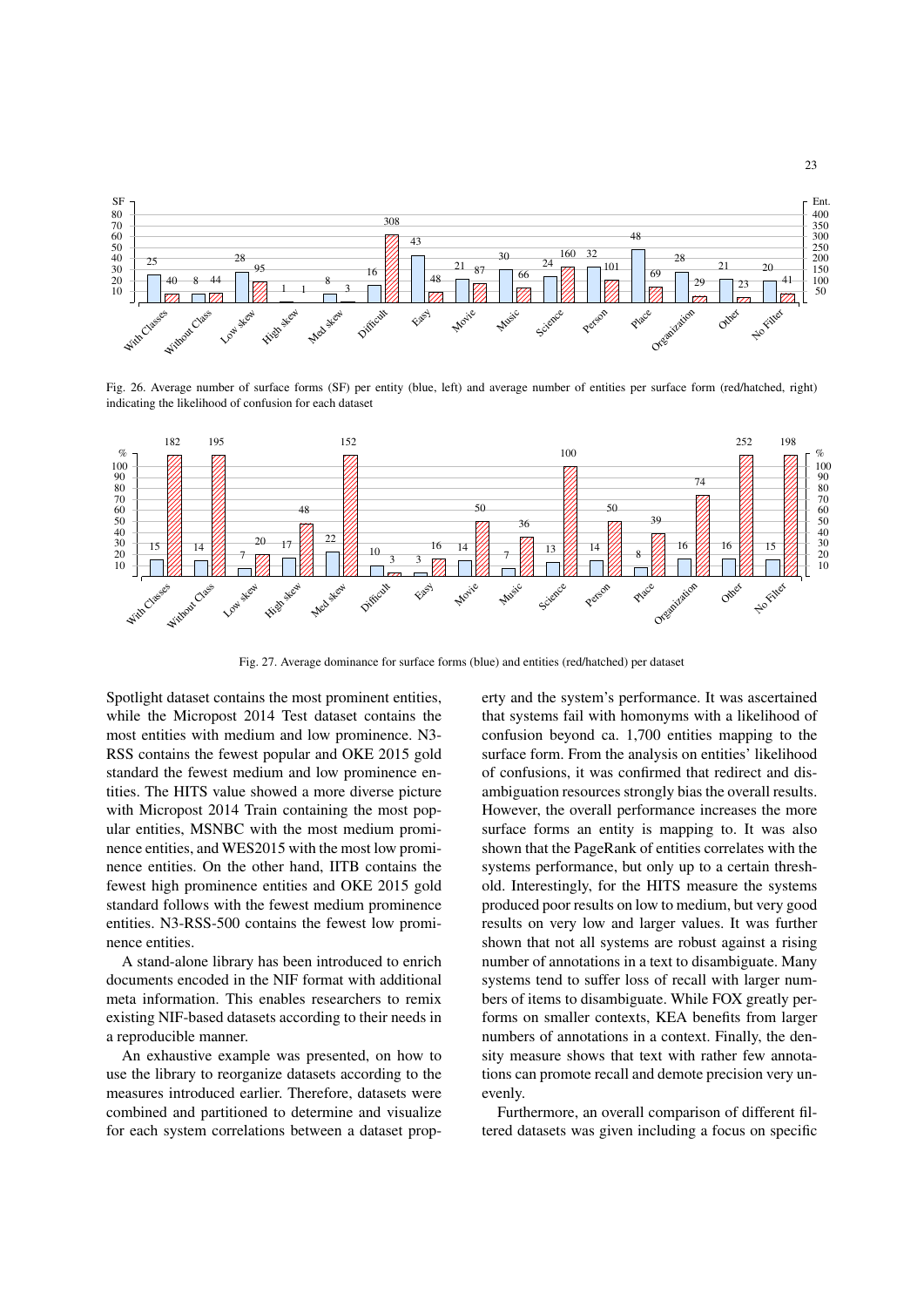|                  | Complete | Low skew     | High skew    | Med skew       | Easy           | Difficult      |
|------------------|----------|--------------|--------------|----------------|----------------|----------------|
|                  | 16821    | 765          | 66           | 595            | 235            | 98             |
| DBp. Spotl.      | 330      | 14           | $\mathbf{0}$ | 3              | $\overline{4}$ | $\mathbf{0}$   |
|                  | 1.96%    | 1.83%        | 0.00%        | 0.50%          | 1.70%          | 0.00%          |
|                  |          | 4.24%        | 0.00%        | 0.91%          | 1.21%          | 0.00%          |
| KORE50           | 144      | 3            | 2            | $\tau$         | $\mathbf{1}$   | $\Omega$       |
|                  | 0.86%    | 0.39%        | 3.03%        | 1.18%          | 0.43%          | 0.00%          |
|                  |          | 2.08%        | 1.39%        | 4.86%          | 0.69%          | 0.00%          |
| <b>MSNBC</b>     | 650      | 137          | $\theta$     | 5              | 16             | 34             |
|                  | 3.86%    | 17.91%       | 0.00%        | 0.84%          | 6.81%          | 34.69%         |
|                  |          | 21.08%       | 0.00%        | 0.77%          | 2.46%          | 5.23%          |
| <b>IITB</b>      | 11182    | 357          | 63           | 558            | 100            | 42             |
|                  | 66.48%   | 46.67%       | 95.45%       | 93.78%         | 42.55%         | 42.86%         |
|                  |          | 3.19%        | 0.56%        | $4.99\%$       | 0.89%          | 0.38%          |
| <b>N3-RSS500</b> | 1000     | $\mathbf{0}$ | $\mathbf{1}$ | 12             | $\mathbf{0}$   | $\overline{0}$ |
|                  | 5.94%    | $0.00\%$     | 1.52%        | 2.02%          | $0.00\%$       | $0.00\%$       |
|                  |          | $0.00\%$     | 0.10%        | 1.20%          | $0.00\%$       | 0.00%          |
| N3-Reuters-128   | 880      | 89           | $\mathbf{0}$ | 5              | 26             | 11             |
|                  | 5.23%    | 11.63%       | 0.00%        | 0.84%          | 11.06%         | 11.22%         |
|                  |          | 10.11%       | 0.00%        | 0.57%          | 2.95%          | 1.25%          |
| <b>ACE2004</b>   | 253      | 3            | $\mathbf{0}$ | $\overline{4}$ | $\mathbf{1}$   | $\overline{0}$ |
|                  | 1.50%    | 0.39%        | 0.00%        | 0.67%          | 0.43%          | 0.00%          |
|                  |          | 1.19%        | 0.00%        | 1.58%          | 0.40%          | 0.00%          |
| $News-100$       | 1655     | $\mathbf{1}$ | $\Omega$     | $\mathbf{1}$   | $\Omega$       | $\mathbf{1}$   |
|                  | 9.84%    | 0.13%        | 0.00%        | 0.17%          | 0.00%          | 1.02%          |
|                  |          | 0.06%        | 0.00%        | 0.06%          | 0.00%          | 0.06%          |
| <b>AQUAINT</b>   | 727      | 161          | $\Omega$     | $\Omega$       | 87             | 10             |
|                  | 4.32%    | 21.05%       | 0.00%        | 0.00%          | 37.02%         | 10.20%         |
|                  |          | 22.15%       | 0.00%        | 0.00%          | 11.97%         | 1.38%          |

| Table 6                                          |  |
|--------------------------------------------------|--|
| Coverage of origin datasets and remixed datasets |  |

domains, as e. g., persons, organizations, places, music, science, movies/tv. Although KEA and PBOH perform well in the majority of cases, they are not necessarily the best performing systems. Babelfy greatly performs on the science domain, thus, there are domain and dataset structure specific preferences across the systems. Therefore, it is of major importance always to take into account the characteristics of datasets for entity linking benchmarks.

It is impossible to define how a perfect 'one for all' dataset should look like. However, we attempted to compile at least one dataset that is almost free of the apparent biasing factors ascertained from the proposed measures. To determine the 'difficulty' of a dataset, the confusion and popularity measures seem to be appropriate measures, but only in combination with moderate size of context and balanced density. Extreme outliers should be avoided as possible. Also redirect and disambiguation resources distort the result very much.

From the remixing we have learned, that there are in fact domain differences in the performance of the annotating systems. The systems have their peculiarities according to the introduced measures and there are differences in the quality of datasets. But, we cannot find evidence, that the datasets under consideration contain a harmful number of inappropriate annotations.

Further biasing factors identified in the datasets are NIL (notInWiki) annotations and the mixture of language versions of DBpedia, as for example caused by including the News-100 dataset. Both should be taken into account in further versions of this work. Unfortunately, the applied online annotation systems were not always available. Moreover, it is not clear what the current development state of the systems is or how many systems exist that are not connected to GERBIL, which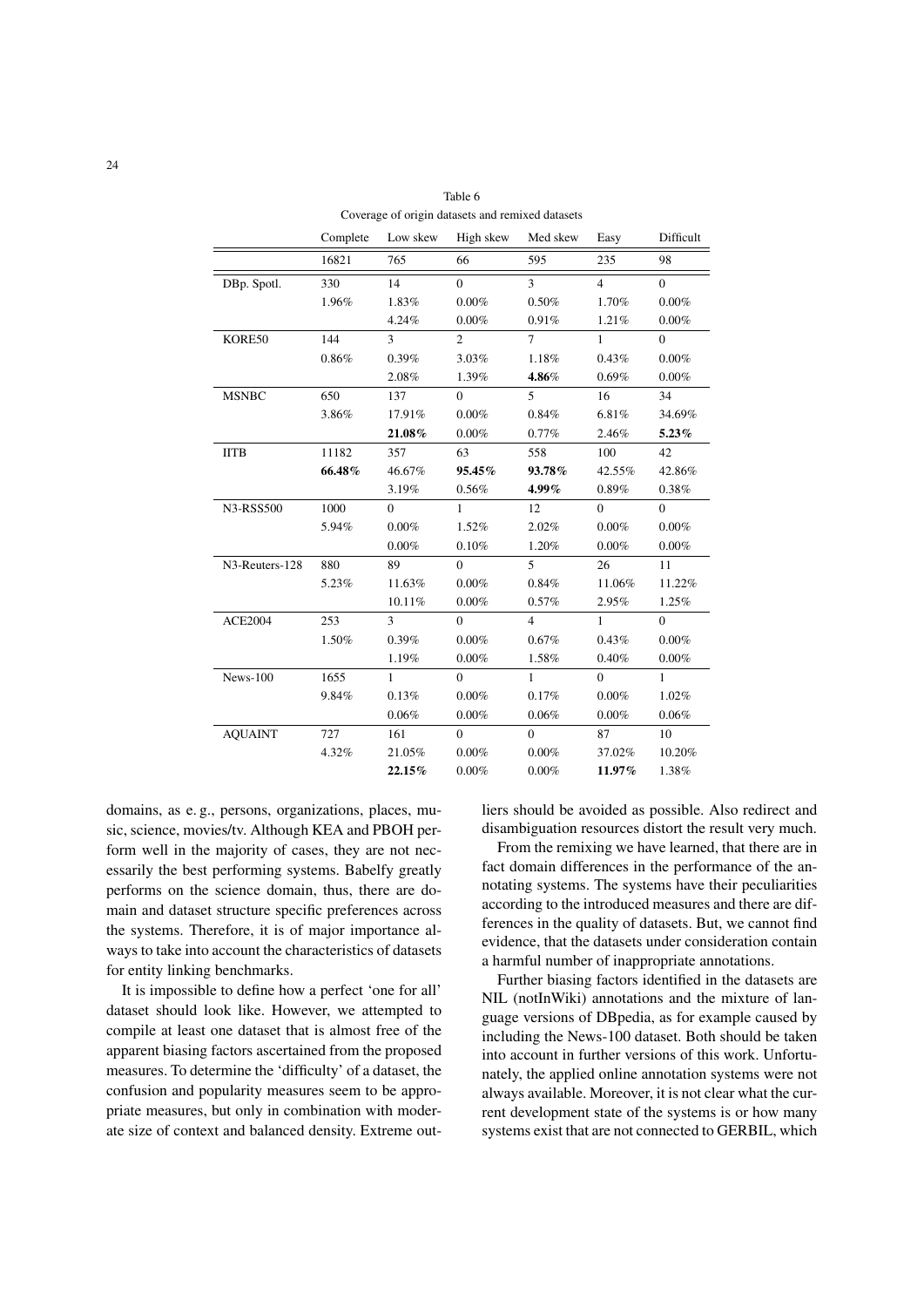might also worthwhile to be included in further analysis.

Ongoing research is focused on the implementation of additional measures, such as e. g. those introduced by [10,24] and the annotation systems' performance breakdown should also include the dominance and maximum recall measures. More datasets such as WES2015 and the Microposts series should be included in future versions.

Also, we would like to introduce difficulty levels for datasets along with new properties for annotation, which might be useful for further remixing, as e. g. a distinction of the NEL annotation for common and proper nouns, or the dependency on temporal context. The inter-systems agreement might also be a valuable measure to be included into an evaluation.

The results of this work as well as the provided source code and the public online service enable to improve further benchmarks, to optimize systems for a unprecedented level of detail, and the results enable to find the right tool or method for the desired annotation task.

In summary, the evaluation at a finer granular level allows a better understanding of the NEL process and also promotes the development of improved NEL systems.

# Appendix

# A. Mathematical notation

| D                | Dataset, a set of annotated docu-            |
|------------------|----------------------------------------------|
|                  | ments                                        |
| D                | Number of documents in D                     |
| $d=(d_t,d_a)$    | A document $d \in D$                         |
| $d_t$            | Text of document d                           |
| $ d_t $          | Number of words within the text of           |
|                  | document d                                   |
| $d_a$            | Annotations in document d                    |
| $ d_a $          | Number of annotations in $d$                 |
| $\ell$           | An entity $e \in E$                          |
| S                | A surface form $s \in S$                     |
| $a=(s,e,i,l)$    | An annotation with surface form s,           |
|                  | entity $e$ , text index $i$ , and length $l$ |
| E                | A set of entities                            |
| $E^D$            | Set of entities in dataset D                 |
| $E^d$            | Set of entities in a document d              |
| E(s)             | Set of entities for the surface form s       |
|                  | A mapping (dictionary) from sur-             |
| $W_F$            | face forms to entities $W_E : S \to E$       |
|                  | of an annotation system                      |
| $W_E(s)$         | Set of entities in dictionary $W_E$ for      |
|                  | surface form s                               |
| S                | Set of surface forms                         |
| $S^D$            | Set of surface forms in dataset D            |
| $S^d$            | Set of surface forms in document d           |
| S(e)             | Set of surface forms for the entity $e$      |
|                  | A mapping (dictionary) from enti-            |
| $W_S$            | ties to surface forms $W_S : E \to S$        |
|                  | of an annotation system                      |
| $W_S(e)$         | Set of surface forms in the dictio-          |
|                  | nary $W_S$ for entity e                      |
|                  | Arbitrary scoring algorithm (e.g.            |
| $\boldsymbol{P}$ | PageRank, HITS) to estimate popu-            |
|                  | larity                                       |

#### B. Formula overview

Average number of annotations:

$$
na(D) = \frac{\sum_{d \in D} |d_a|}{|D|} \tag{11}
$$

Average number of not annotated documents:

$$
nad(D) = \frac{|\{d : |d_a| = 0\}|}{|D|}
$$
 (12)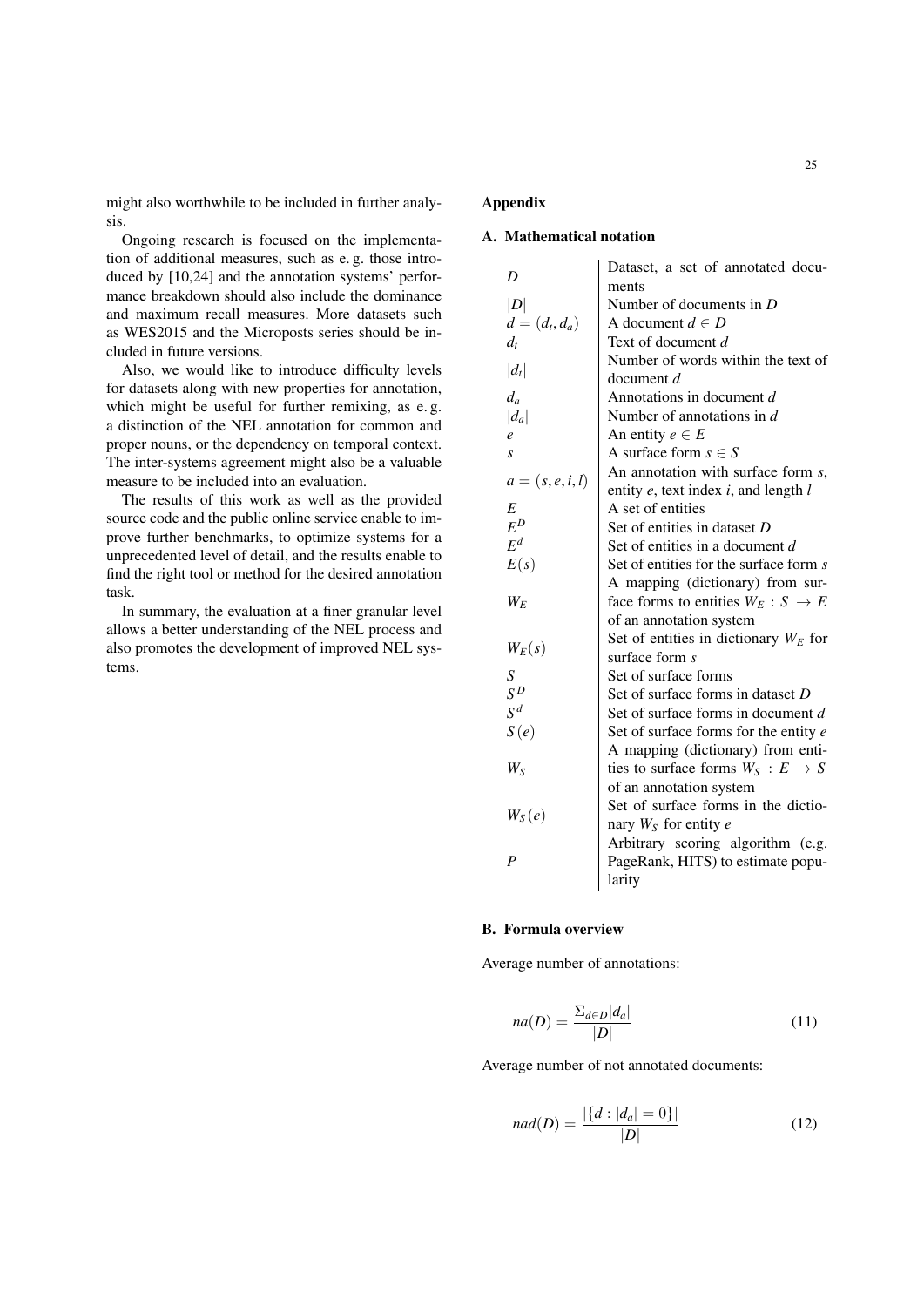Density of a document *d*:

$$
density(d) = \frac{|d_a|}{|d_t|} \tag{13}
$$

Density of dataset *D*:

$$
density_{micro}(D) = \frac{\sum_{d \in D} density(d)}{|D|}
$$
  
\n
$$
density_{macro}(D) = \frac{\sum_{d \in D} |d_a|}{\sum_{d \in D} |d_t|}
$$
\n(14)

Set of entities with prominence in interval  $[a, b]$  for a scoring algorithm *P*:

$$
E_{a,b}^D(P) = \{e \in E^D : a \le P(e) \le b\}
$$
 (15)

Average likelihood of confusion for all surface forms of dataset *D*

$$
lc_{micro}^{sf}(D, W) = \frac{\sum_{d \in D} \frac{\sum_{a \in d_a | W_E(s) \cup E^D(s)|}}{|d_a|}}{|D|}
$$
  

$$
lc_{macro}^{sf}(D, W) = \frac{\sum_{s \in S^D | W_E(s) \cup E^D(s)|}}{|S^D|}
$$
 (16)

Average likelihood of confusion for all entities of dataset *D*:

$$
lc_{micro}^{e}(D, W) = \frac{\sum_{d \in D} \frac{\sum_{a \in d_a} |W_S(e) \cup S^D(e)|}{|d_a|}}{|D|}
$$
  

$$
lc_{macro}^{e}(D, W) = \frac{\sum_{e \in E^D} |W_S(e) \cup S^D(e)|}{|E^D|}
$$
 (17)

Dominance of surface forms:

$$
dom_{micro}^{sf}(D, W) = \frac{\sum_{d \in D} \frac{\sum_{a \in d_a} \frac{E^d(s)}{W_E(s)}}{|d_a|}}{|D|}
$$
  

$$
dom_{macro}^{sf}(D, W) = \frac{\sum_{s \in S^D} \frac{|E^D(s)|}{|W_E(s)|}}{|S^D|}
$$
(18)

Dominance of entities :

$$
dom_{micro}^{e}(D, W) = \frac{\sum_{d \in D} \frac{\sum_{a \in d_a} \frac{S^{d}(e)}{W_S(e)}}{|d_a|}}{|D|}
$$

$$
dom_{macro}^{e}(D, W) = \frac{\sum_{e \in E^D} \frac{|S^D(e)|}{|W_S(e)|}}{|E^D|}
$$
(19)

Maximum recall:

$$
mr_{micro}(S, W) = \frac{\sum_{d \in D} \left(1 - \frac{|S^d \setminus W_S|}{|S^d|}\right)}{|D|}
$$
  

$$
mr_{macro}(S, W) = 1 - \frac{|S^D \setminus W_S|}{|S^D|}
$$
 (20)

Set of entities in dataset *D* with type *T* where  $E^T$  is the set of all entities with type *T*:

$$
E^{D}(T) = \{e \in E^{D} : e \in E^{T}\}\tag{21}
$$

# References

- [1] S. Bhatia and A. Jain. Context Sensitive Entity Linking of Search Queries in Enterprise Knowledge Graphs. In *Proceedings of the International Semantic Web Conference 2016 (ESWC2016)*, pages 50-54. Springer, Cham, 2016, https: //doi.org/10.1007/978-3-319-47602-5\_11.
- [2] A. E. Cano, G. Rizzo, A. Varga, M. Rowe, M. Stankovic, and A.-S. Dadzie. Making Sense of Microposts:(# microposts2014) Named Entity Extraction & Linking Challenge. In *CEUR Workshop Proceedings*, volume 1141, pages 54–60, 2014.
- [3] D. Ceccarelli, C. Lucchese, S. Orlando, R. Perego, and S. Trani. Dexter: an Open Source Framework for Entity Linking. In *Proceedings of the 6th International Workshop on Exploiting Semantic Annotations in Information Retrieval*, pages 17–20. ACM, 2013, https://doi.org/10.1145/ 2513204.2513212.
- [4] M. Cornolti, P. Ferragina, and M. Ciaramita. A framework for benchmarking entity-annotation systems. In *Proceedings of the 22nd International Conference on World Wide Web (WWW2013)*, pages 249–260. ACM, 2013, https://doi. org/10.1145/2488388.2488411.
- [5] S. Cucerzan. Large-Scale Named Entity Disambiguation Based on Wikipedia Data. In *Proceedings of the 2007 Joint Conference on Empirical Methods in Natural Language Processing and Computational Natural Language Learning (EMNLP-CoNLL)*, pages 708–716. ACL, 2007, http:// www.aclweb.org/anthology/D/D07/D07-1074.
- [6] M. Dojchinovski and T. Kliegr. Entityclassifier.eu: Real-time Classification of Entities in Text with Wikipedia. In *Joint Eu-*

26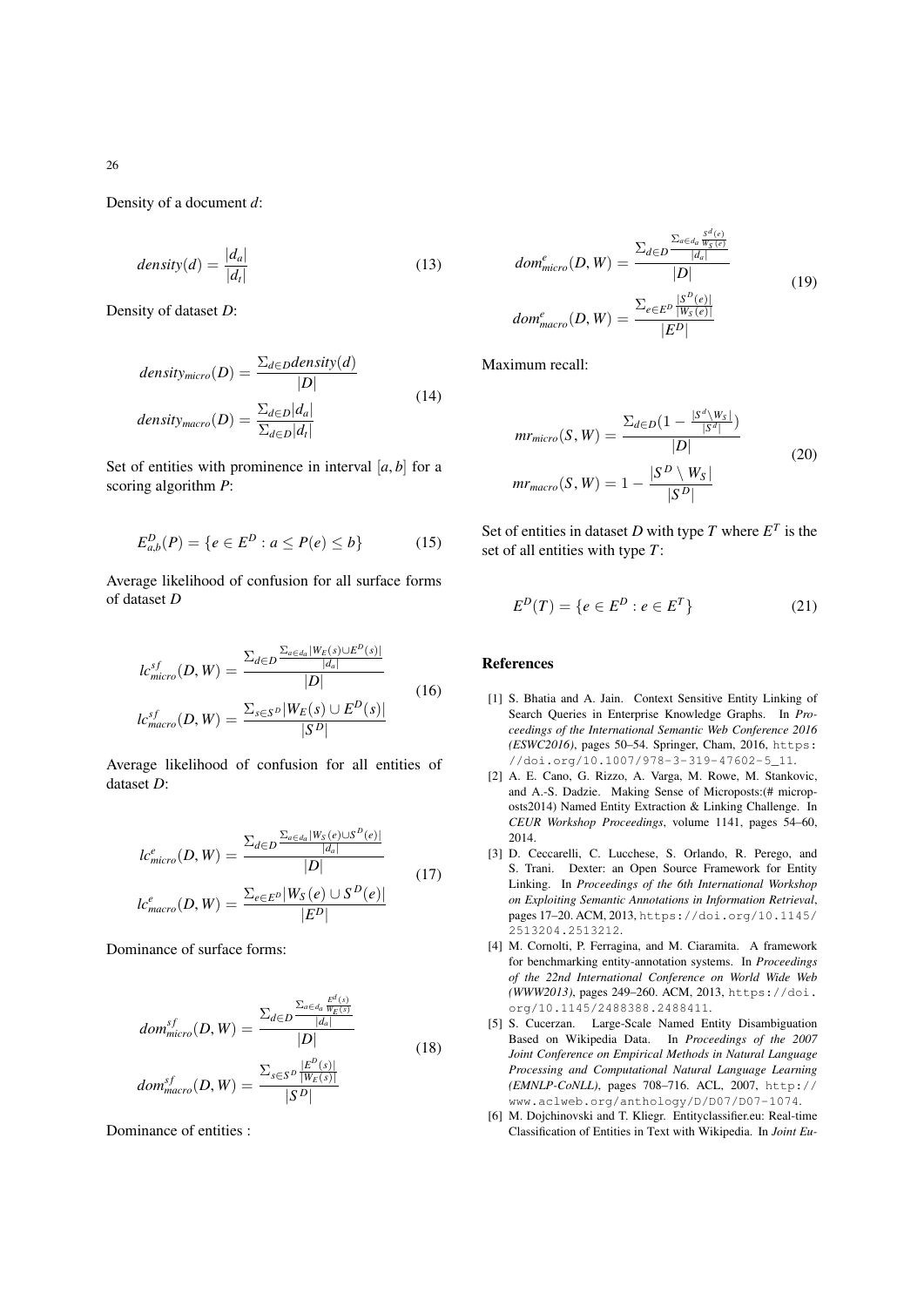*ropean Conference on Machine Learning and Knowledge Discovery in Databases*, volume 8190 of *LNCS*, pages 654–658. Springer, Berlin, Heidelberg, 2013, https://doi.org/ 10.1007/978-3-642-40994-3\_48.

- [7] M. Dragoni, E. Cabrio, S. Tonelli, and S. Villata. Enriching a Small Artwork Collection Through Semantic Linking. In *Proceedings of the International Semantic Web Conference (ESWC 2016)*, volume 9678 of *LNCS*, pages 724–740. Springer, Cham, 2016, https://doi.org/10. 1007/978-3-319-34129-3\_44.
- [8] F. Frontini, C. Brando, and J.-G. Ganascia. Semantic Web Based Named Entity Linking for Digital Humanities and Heritage Texts. In *1st International Workshop Semantic Web for Scientific Heritage at the 12th ESWC 2015 Conference*, volume 1364 of *CEUR-WS*, pages 77–88, Portorož, Slovenia, June 2015.
- [9] O.-E. Ganea, M. Ganea, A. Lucchi, C. Eickhoff, and T. Hofmann. Probabilistic Bag-Of-Hyperlinks Model for Entity Linking. In *Proceedings of the 25th International Conference on World Wide Web (WWW '16)*, pages 927–938. ACM, 2016, https://doi.org/10.1145/2872427.2882988.
- [10] B. Hachey, J. Nothman, and W. Radford. Cheap and easy entity evaluation. In *Proceedings of the 52nd Annual Meeting of the Association for Computational Linguistics (Short Papers)*, pages 464–469. ACL, 2014.
- [11] S. Hellmann, J. Lehmann, S. Auer, and M. Brümmer. Integrating NLP using linked data. In *International Semantic Web Conference (ISWC2013)*, volume 8219 of *LNCS*, pages 98-113. Springer, Berlin, Heidelberg, 2013, https://doi. org/10.1007/978-3-642-41338-4\_7.
- [12] J. Hoffart, S. Seufert, D. B. Nguyen, M. Theobald, and G. Weikum. KORE: Keyphrase Overlap Relatedness for Entity Disambiguation. In *21st ACM International Conference on Information and Knowledge Management*, pages 545–554. ACM, New York, NY, USA, 2012, https://doi.org/ 10.1145/2396761.2396832.
- [13] J. Hoffart, M. A. Yosef, I. Bordino, H. Fürstenau, M. Pinkal, M. Spaniol, B. Taneva, S. Thater, and G. Weikum. Robust Disambiguation of Named Entities in Text. In *Proceedings of the Conference on Empirical Methods in Natural Language Processing*, pages 782–792. ACL, 2011.
- [14] S. Kulkarni, A. Singh, G. Ramakrishnan, and S. Chakrabarti. Collective Annotation of Wikipedia Entities in Web Text. In *Proceedings of the 15th ACM SIGKDD International Conference on Knowledge Discovery and Data Mining*, pages 457– 466. ACM, New York, NY, USA, 2009, https://doi. org/10.1145/1557019.1557073.
- [15] X. Ling, S. Singh, and D. S. Weld. Design Challenges for Entity Linking. *Transactions of the Association for Computational Linguistics*, 3:315–328, 2015.
- [16] J. L. Martinez-Rodriguez, A. Hogan, and I. Lopez-Arevalo. Information Extraction meets the Semantic Web: A Survey. *Semantic Web*, (accepted 2018; to appear) http://www.semantic-web-journal.net/ system/files/swj1909.pdf.
- [17] P. N. Mendes, M. Jakob, A. García-Silva, and C. Bizer. Dbpedia spotlight: Shedding Light on the Web of Documents. In *Proceedings of the 7th International Conference on Semantic Systems (I-Semantic 2011)*, pages 1–8. ACM, New York, NY, USA, 2011, https://doi.org/10.1145/ 2063518.2063519.
- [18] D. Milne and I. H. Witten. Learning to Link with Wikipedia. In *Proceedings of the 17th ACM International Conference on Information and Knowledge Management*, pages 509–518. ACM, New York, NY, USA, 2008, https://doi.org/ 10.1145/1458082.1458150.
- [19] A. Mitchell, S. Strassel, S. Huang, and R. Zakhary. ACE 2004 Multilingual Training Corpus LDC2005T09. Web download, Linguistic Data Consortium, Philadelphia, 2005, https:// catalog.ldc.upenn.edu/ldc2005t09.
- [20] A. Moro, A. Raganato, and R. Navigli. Entity Linking meets Word Sense Disambiguation: a Unified Approach. *Transactions of the Association for Computational Linguistics*, 2:231– 244, 2014.
- [21] A. G. Nuzzolese, A. L. Gentile, V. Presutti, A. Gangemi, D. Garigliotti, and R. Navigli. Open Knowledge Extraction Challenge. In *Semantic Web Evaluation Challenge*, volume 548 of *CCIS*, pages 3–15. Springer, Cham, 2015, https: //doi.org/10.1007/978-3-319-25518-7\_1.
- [22] L. Page, S. Brin, R. Motwani, and T. Winograd. The PageRank Citation Ranking: Bringing Order to the Web. *Stanford InfoLab*, 1999.
- [23] F. Piccinno and P. Ferragina. From TagME to WAT: a new Entity Annotator. In *Proceedings of the 1st International Workshop on Entity Recognition & Disambiguation (ERD2014)*, pages 55–62. ACM, New York, NY, USA, 2014, https: //doi.org/10.1145/2633211.2634350.
- [24] S. Pradhan, X. L. an Marta Recasens, E. H. Hovy, V. Ng, and M. Strube. Scoring Coreference Partitions of Predicted Mentions: A Reference Implementation. In *52nd Annual Meeting of the Association for Computational Linguistics*, pages 30–35. ACL, 2014, https://doi.org/10.3115/v1/ P14-2006.
- [25] D. Reddy, M. Knuth, and H. Sack. DBpedia GraphMeasures. Hasso Plattner Institute, Potsdam, July 2014, http: //s16a.org/node/6.
- [26] G. Rizzo, A. E. C. Basave, B. Pereira, and A. Varga. Making Sense of Microposts (#microposts2015) Named Entity rEcognition and Linking (NEEL) Challenge. In *5th Workshop on Making Sense of Microposts at 24th Int. World Wide Web Conference*, volume 1395 of *CEUR-WS*, pages 44–53, 2015.
- [27] G. Rizzo and R. Troncy. NERD: A framework for unifying named entity recognition and disambiguation extraction tools. In *Proceedings of the Demonstrations at the 13th Conference of the European Chapter of the Association for Computational Linguistics*, pages 73–76. ACL, Stroudsburg, PA, USA, 2012.
- [28] G. Rizzo, M. van Erp, and R. Troncy. Benchmarking the Extraction and Disambiguation of Named Entities on the Semantic Web. In *9th Int. Conf. on Language Resources and Evaluation (LREC2014)*. European Language Resources Association (ELRA), 2014.
- [29] M. Röder, R. Usbeck, S. Hellmann, D. Gerber, and A. Both. N<sup>3</sup>-A Collection of Datasets for Named Entity Recognition and Disambiguation in the NLP Interchange Format. In *Proceedings of the 9th International Conference on Language Resources and Evaluation (LREC2014)*. European Language Resources Association (ELRA), 2014.
- [30] M. Röder, R. Usbeck, and A. N. Ngomo. GERBIL benchmarking named entity recognition and linking consistently. *Semantic Web*, 9(5):605–625, 2018, https://doi.org/10. 3233/SW-170286.
- [31] W. Shen, J. Wang, and J. Han. Entity Linking with a Knowl-